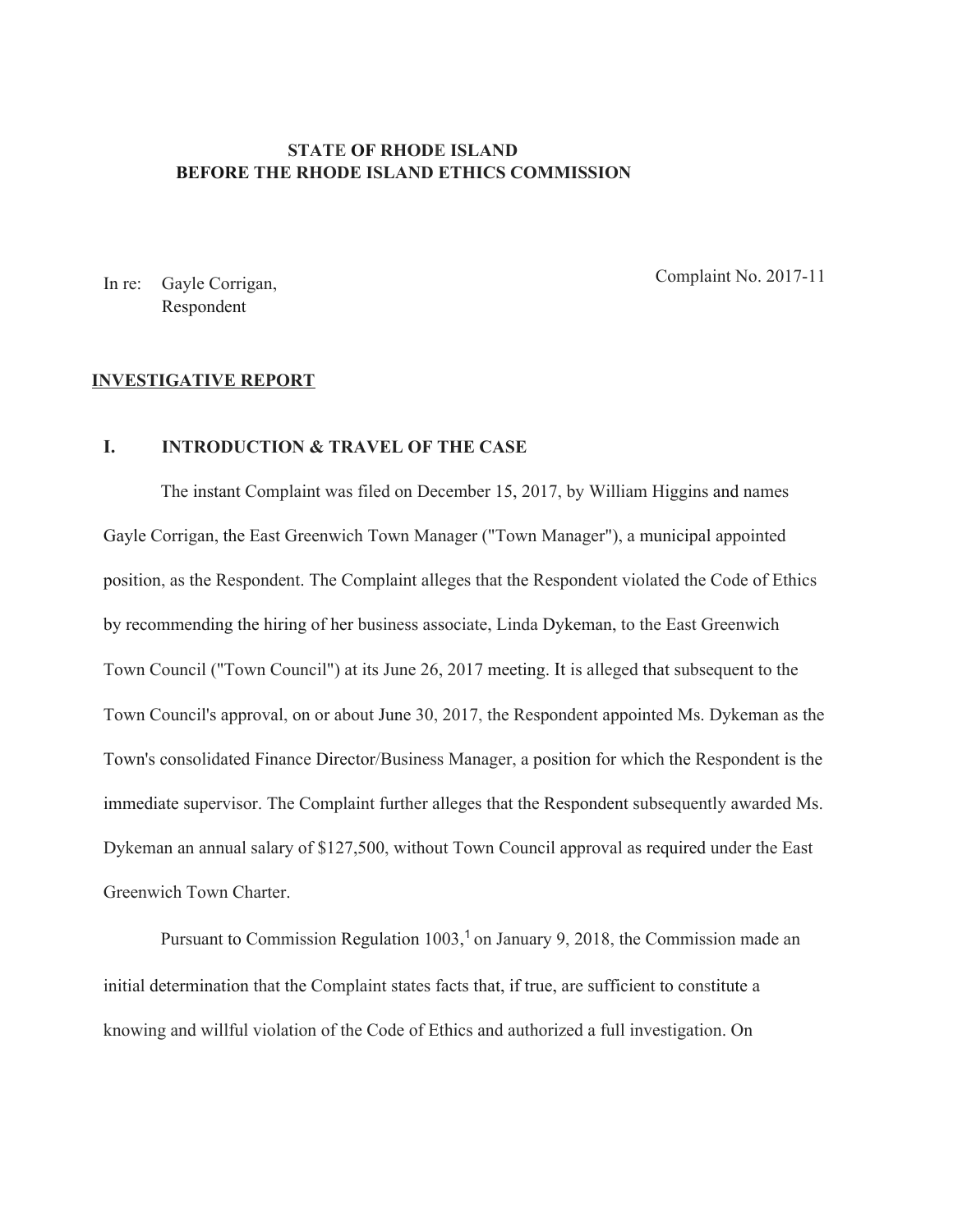<sup>1</sup> In May 2018, the Ethics Commis s ion codified the Code of Ethics into the Rhode Island Code of Regulation s (" RICR " ), a uniform state code containing the rules and regulations of the variou s Rhode Is land agenc ies. In order to do so, the Ethics Commiss ion reformatted and renumbered the Cod e of Eth ics . As a result, Regulation 1003 now corresponds to Regulation 520-RICR-00-00-3.8 Initial Determination of Complain t.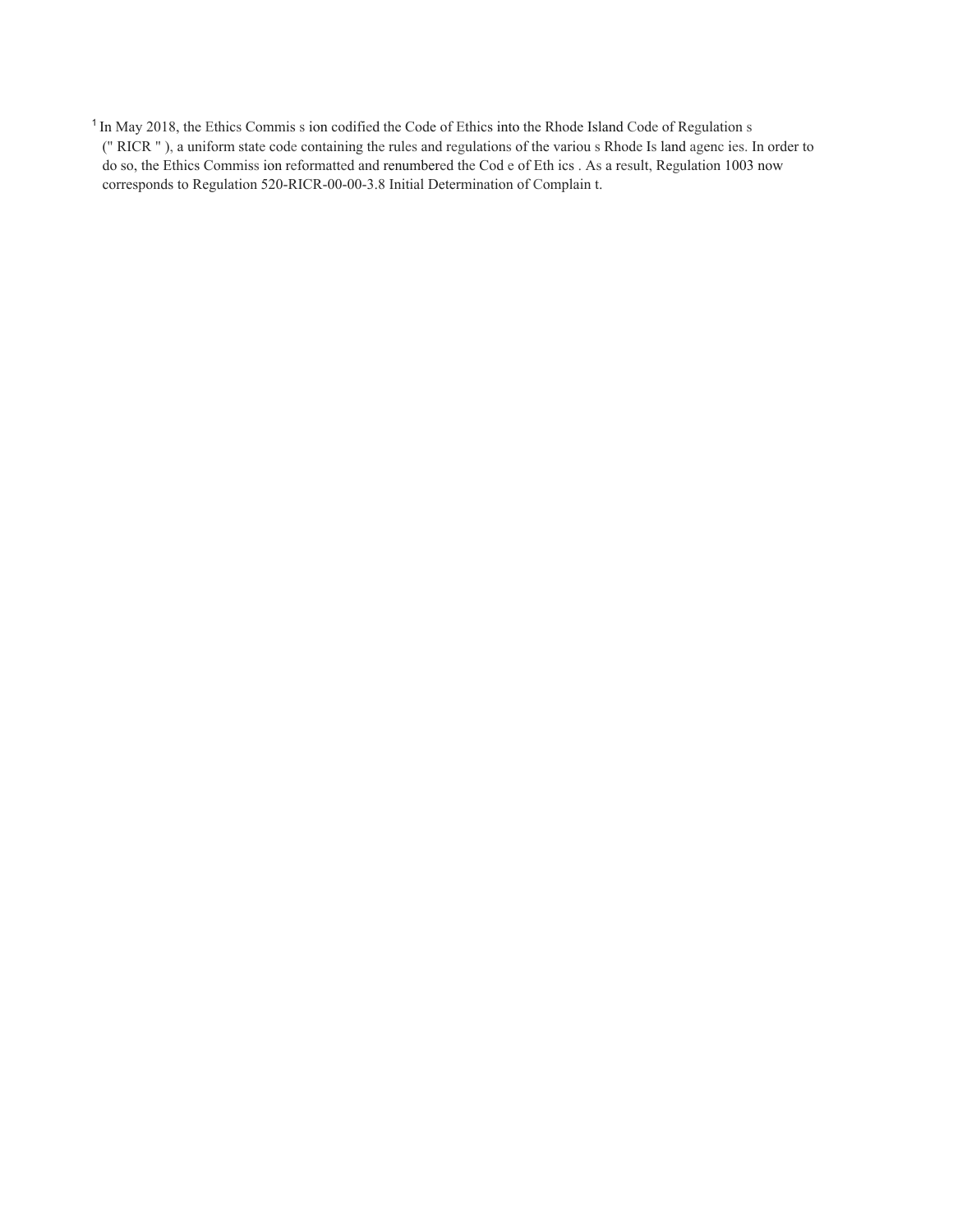February 12, 2018, David V. Abbott, Esq. and Timothy K. Baldwin, Esq., entered their appearances for the Respondent. On March 9, 2018, the Respondent filed a Verified Answer. On May 18, 2018, the Respondent filed an Amended Verified Answer. Pursuant to R.I. Gen. Laws§ 36-14-12, the Commission extended the time to complete the investigation by sixty (60) days on May 15, 2018, and July 17, 2018, respectively. The investigation concluded on August 28, 2018.

This Investigative Report has been prepared in advance of a hearing on probable cause and details relevant evidence from the investigation for the purpose of the Commission' s probable cause determination.

### **II. SUMMARY**

In June 2017, the Respondent, as the Acting Town Manager, recommended that the Town Council approve the appointment of Linda Dykeman to the newly created position of consolidated Finance Director/Business Manager. Said position represented a consolidation of the roles of Town Finance Director and Director of Administration for the School Department within a single municipal position. <sup>2</sup> The consolidation was part of the implementation of a "One Town" plan to combine various Town and School Department functions to yield efficiencies and cost savings, particularly in light of a projected School Department structural deficit.

Ms. Dykeman's appointment was made pursuant to the Town Charter, which provides that the Town Manager shall appoint the Finance Director, subject to Council approval. Subsequent to the Council's approval of the One Town plan, which included Ms. Dykema n serving in the new role, the Respondent appointed Ms. Dykeman to the consolidated position,

<sup>2</sup>The Director of Administ ration is the senior finance officer for the School Department.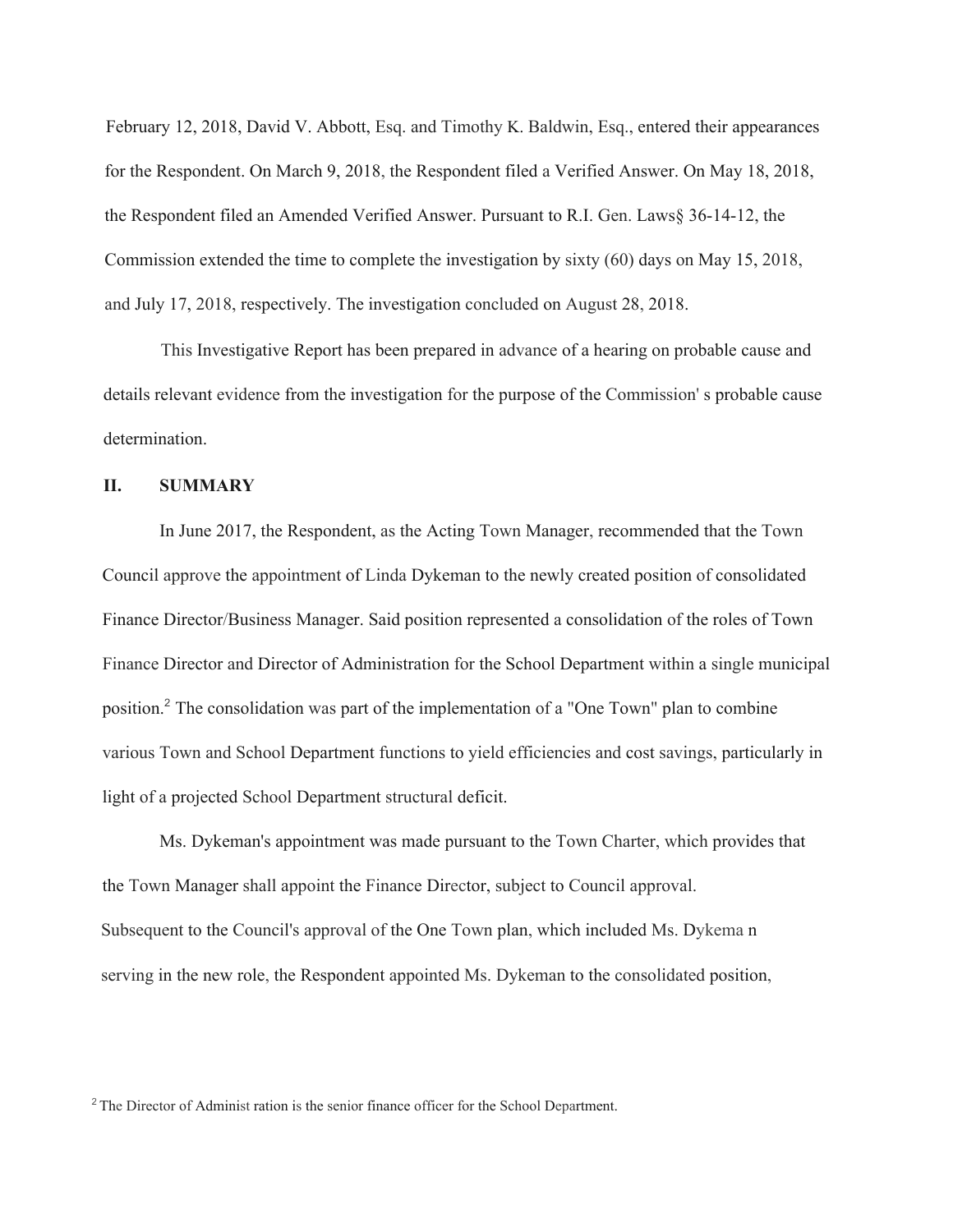effective July 1, 2017. As Town Manager, the Respondent at all relevant times exercised direct supervisory authority over Ms. Dykeman as the consolidated Finance Director.

The investigation established that, at the time of her appointment, the Respondent had ongoing business associations with Ms. Dykeman. In March 2017, Ms. Dykeman began performing services for the Respondent' s management and consulting firm, Management Resource Partners, Inc. ("MRP"). MRP paid Ms. Dykeman for her services as an employee and consultant, including weekly retainer payments that did not cease until April 2018. Further, in March 2017, the Respondent and Ms. Dykeman cofounded Lozen Associates, LLC, a local consulting firm, in which the Respondent continued as a member while directing and supervising Ms. Dykeman in her municipal employ.

By recommending that the Council approve her appointment of Ms. Dykeman to the newly created position and, thereafter, continuously directing and supervising her in the performance of her duties, the Respondent took official actions financially impacting her business associate, in violation of R.I. Gen. Laws§ 36-14-S(a) & (d). Detailed results of the investigation are set forth fully below.

# **III. PROBABLE CAUSE STANDARD**

At this stage of the Complaint process, the Commission determines whether probable cause exists to support the allegations of the Complaint. See R.I. Gen. Laws§ 36-14-12(c). In making that determination, the Commission must objectively assess whether, under the totality of the circumstances, the facts supported by reasonably trustworthy information are sufficient to cause a reasonable person to believe that the Respondent has violated the Code of Ethics.

> The test for probable cause involves an objective assessment in which the examining court determines, under the totality of the circumstances, whether '"the facts and circumstances within ... [their] knowledge and of which they had reasonably trustworthy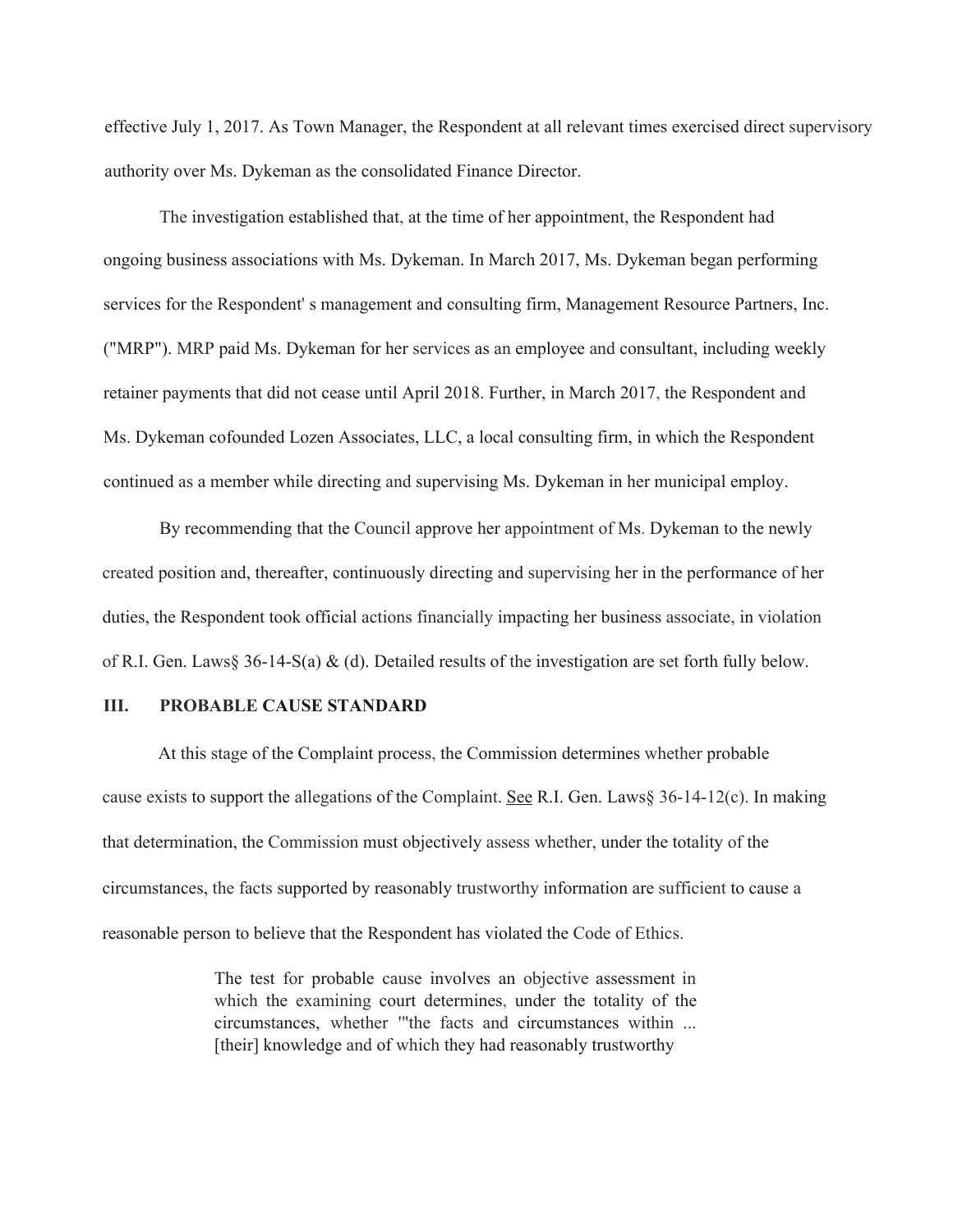information [are] sufficient in themselves to warrant a man of reasonable caution in the belief that' an offense has been or is being committed."

State v. Flores, 996 A.2d 156, 161 (R.I. 2010) (quoting Maryland v. Pringle, 540 U.S. 366,372 n.2 (2003) (quoting Brinegar v. United States, 338 U.S. 160, 175-76 (1949))).

" Probable cause ' does not demand any showing that such a belief be correct or more likely true than false."' Flores, 996 A.2d at 161 (quoting Texas v. Brown, 460 U.S. 730, 742 (1983)). However, probable cause lies somewhere beyond "bare suspicion." Id. (citing United States v. Prandy-Binett, 995 F.2d 1069, 1070 (D.C. Cir. 1993).

### **IV. RESULTS OF INVESTIGATION**

In December 2016, the East Greenwich School Department ("School Department") reported a projected structural deficit to the Office of the Auditor General, which resulted in the need to develop a corrective action plan. In March 2017, Town Council President Suzanne McGee Cienki ("President Cienki") offered the School Department the Town' s assistance in addressing the deficit and related financial issues. To that end, she contacted Providence Analytics, Inc. ("Providence Analytics"), a consulting firm owned by the Respondent.<sup>3</sup>

## **A. Town Council Hires Providence Analytics.**

Providence Analytics is a fictitious name under which Management Resource Partners, Inc. ("MRP"), a company founded by the Respondent in 2010, operates. MRP provides business consulting, management, and professional temporary staffing services to municipalities, fire districts, private businesses and nonprofits in Rhode Island and Massachusetts, including services as tum-around specialists. In particular, Providence Analytics is the consulting division

<sup>&</sup>lt;sup>3</sup> Previously, the Respondent served as Deputy Director of Rl Housing and as Chief of Staff to the City of Central Falls under its state-appointed receiver. From March 2016 to date, the Respondent has served as District Manager of the Central Coventry Fire District pursuant to its contract with Manage ment Reso urce Partners , Inc ., of which she is the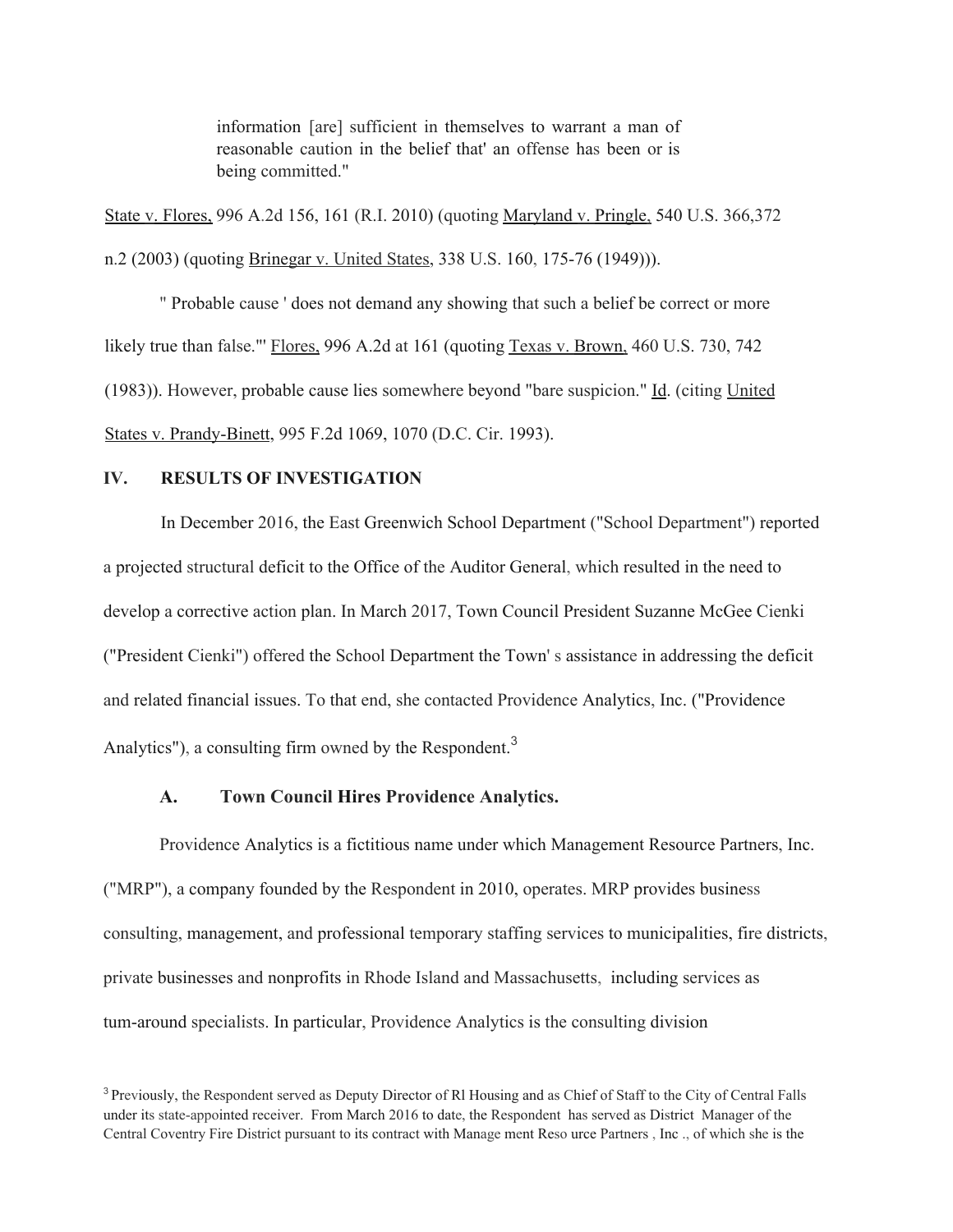President.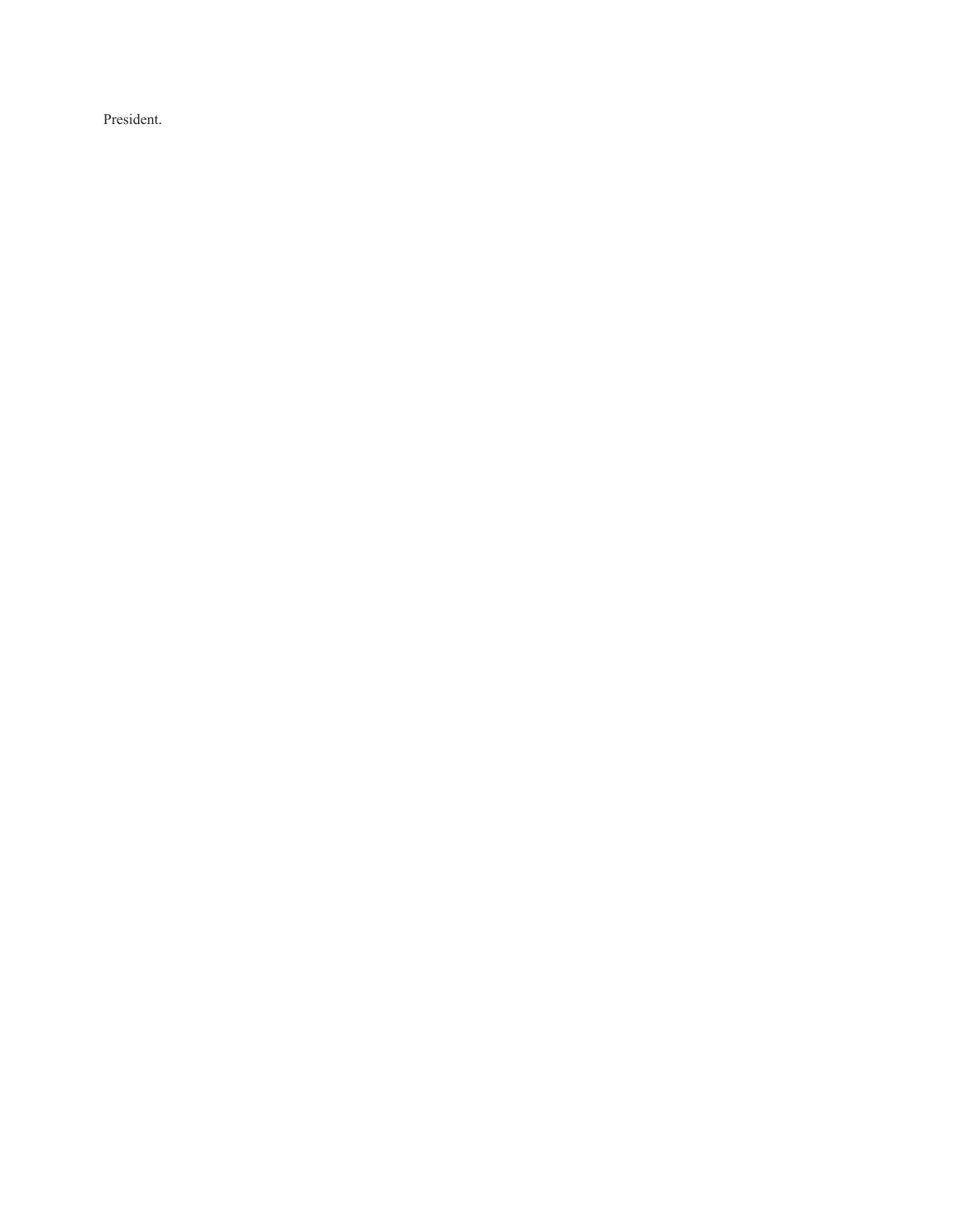of MRP, offering business, non-profit and governmental consulting. The Respondent is the sole owner and officer of MRP.

On March 21, 2017, at President Cienki's request, Providence Analytics provided an initial presentation to the Council regarding its services.<sup>4</sup> Ms. Dykeman, a CPA and Rhode Island Department of Education ("RIDE") certified School Business Manager, gave the presentation and identified the Respondent as the founder of Providence Analytics, for whom she had previously worked in the City of Central Falls during its state receivership.<sup>5</sup>

On March 27, 2017, the Respondent, on behalf of Providence Analytics, submitted a proposal to President Cienki to provide accounting and finance technical support, including organizational and operational review of the accounting, finance, and administrative functions currently in place at the School District. The proposal designated both Respondent and Ms.

Dykeman as the consultants to perform services under the proposal, each at an hourly rate of \$150, with a cap of \$5,000 for all services.

On March 27, 2017, the Council unanimously voted to hire Providence Analytics to perform a review and analysis of School Department finances and provide assistance with addressing the School budget and projected deficit. <sup>6</sup> In April 2017, the Town subsequently issued a Request for Qualifications for said services, given that services in excess of \$5,000 must be put to bid. On April 24, 2017, the Council unanimously awarded the contract to Providence Analytics, the sole bidder.

On May 15, 2017, at a joint meeting of the Council and School Committee, the Respondent gave a presentation, on behalf of Providence Analytics, regarding the independent

<sup>&</sup>lt;sup>4</sup> The Respondent was not in attendance.

*<sup>5</sup>* The Respondent previously served as the City's Chief of Staff. Ms. Dykeman served as its Finance Director and,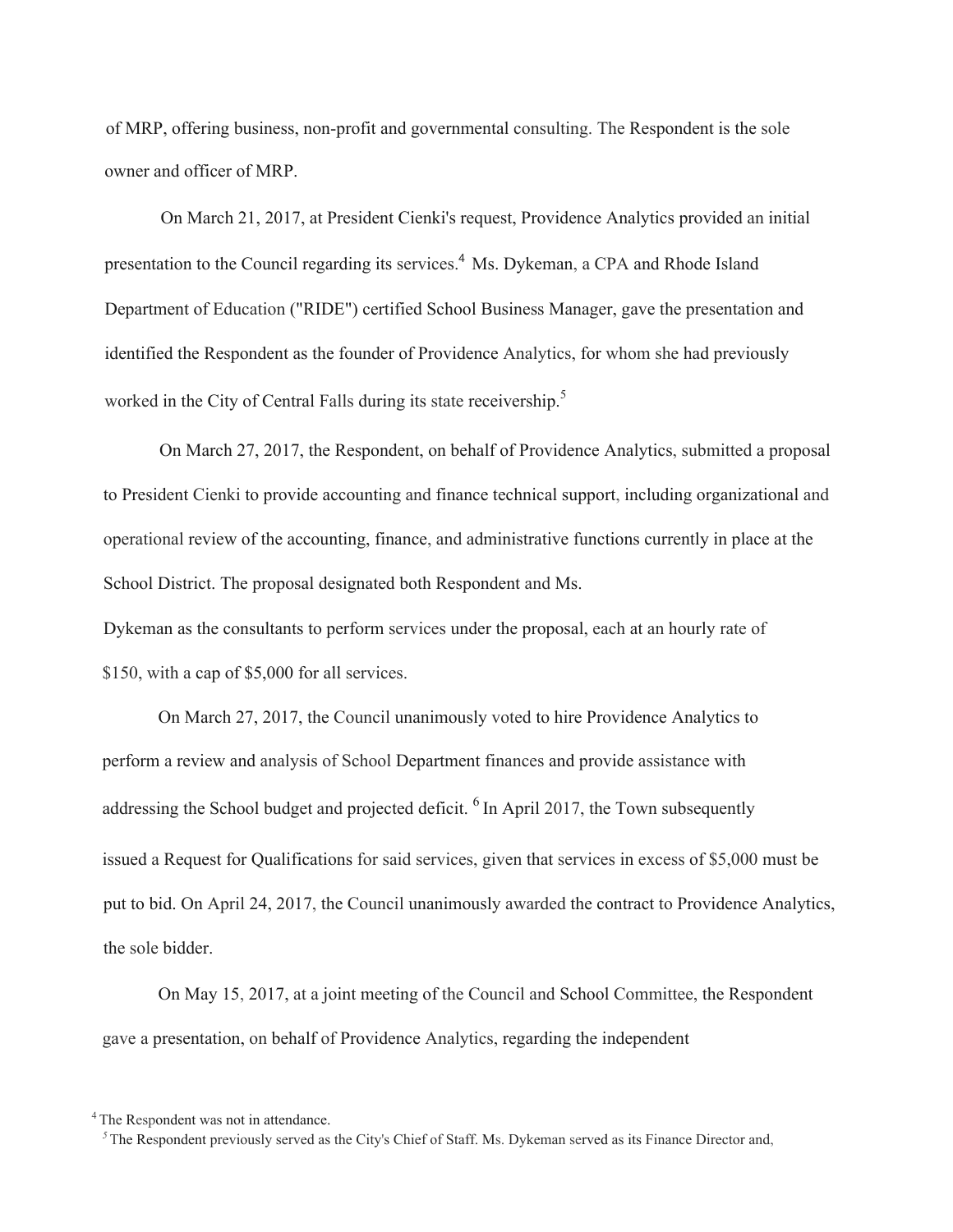thereafter, Director of Finance for its School District.

<sup>6</sup> President Cienki and the Respondent executed the contract on March 27, 2017.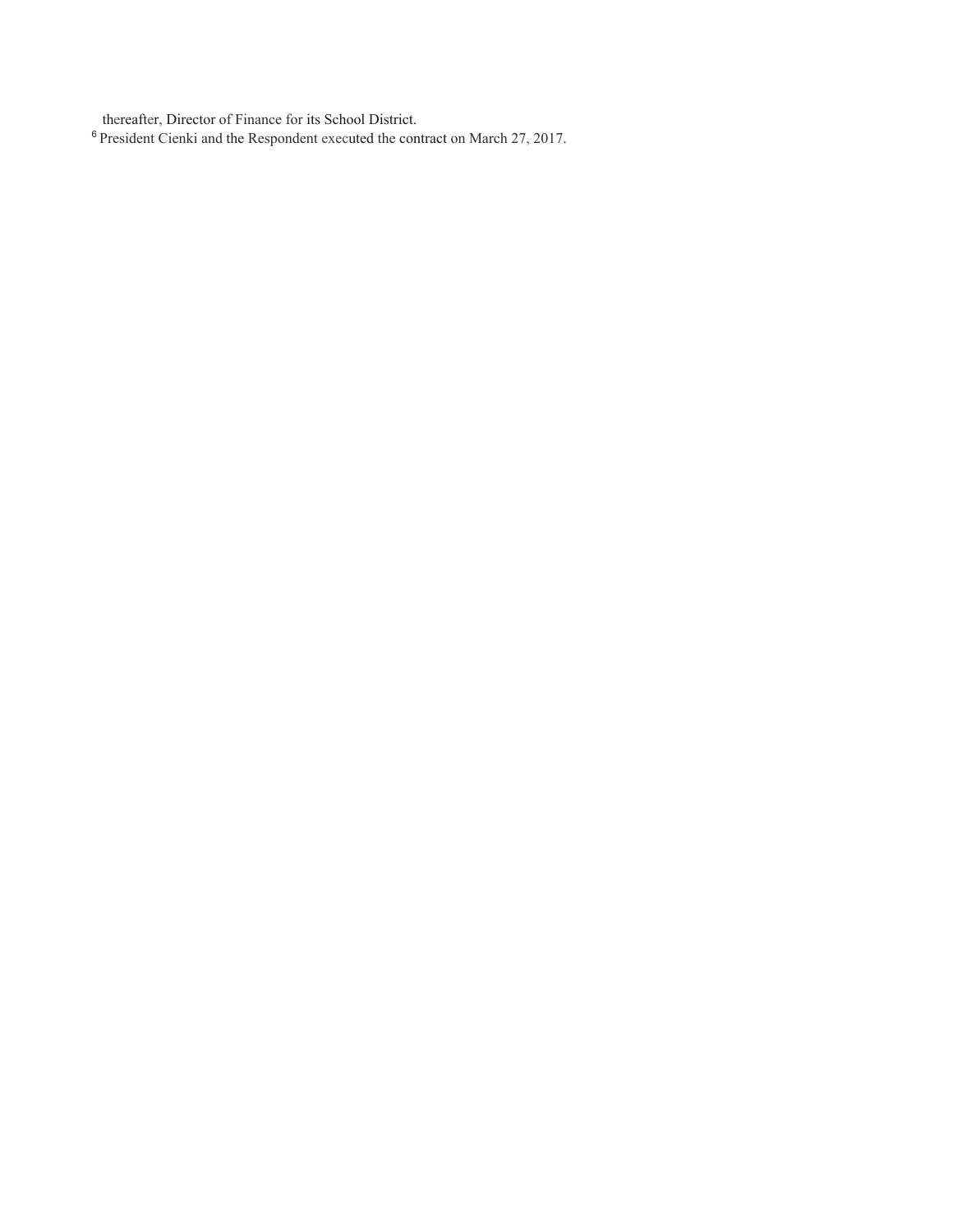budget analysis that she and Ms. Dykeman had prepared regarding School Department finances.<sup>7</sup> They had identified an emerging FY 2017 structural deficit of 1.2 million dollars and an estimated FY 2018 deficit of 2.5 million dollars. As part of structural solutions required to address the emerging deficit, Providence Analytics recommended considering the Town and the Schools as a whole, with the consolidation of administrative services.

Providence Analytics submitted an invoice to President Cienki, dated May 15, 2017, in the amount of \$15,000, for its review of the School Department budget and associated analysis. President Cienki recommended expanding the scope of their work to also review the Town budget while working strategically to eliminate the School Department' s structural deficit and focusing on a corrective action plan. On May 22, 2017, the Council unanimously voted to expand the scope of Providence Analytics' work to include a review and analysis of the Town' s finances for a report to the Council.

Prior to the conclusion of Providence Analytics' consulting work for the Town, Ms. Dykeman became a School Department employee. The School Committee hired Ms. Dykeman as the School Department's Director of Administration, effective May 26, 2017.<sup>8</sup> The position reports to the Superintendent of Schools, Victor Mercurio. At the outset, her at-will employment was part-time, to average ten (10) hours weekly, with annual compensation of \$30,877 to be paid by the School Department.

At the June 5, 2017 Council meeting, the Respondent and Ms. Dykeman provided Providence Analytics' independent review of the Town FY 2018 proposed budget, including that of the School Department. The Respondent introduced the concept of "One Town," which called

<sup>7</sup> The Respondent noted that her colleague, Ms. Dykeman, was in attendance.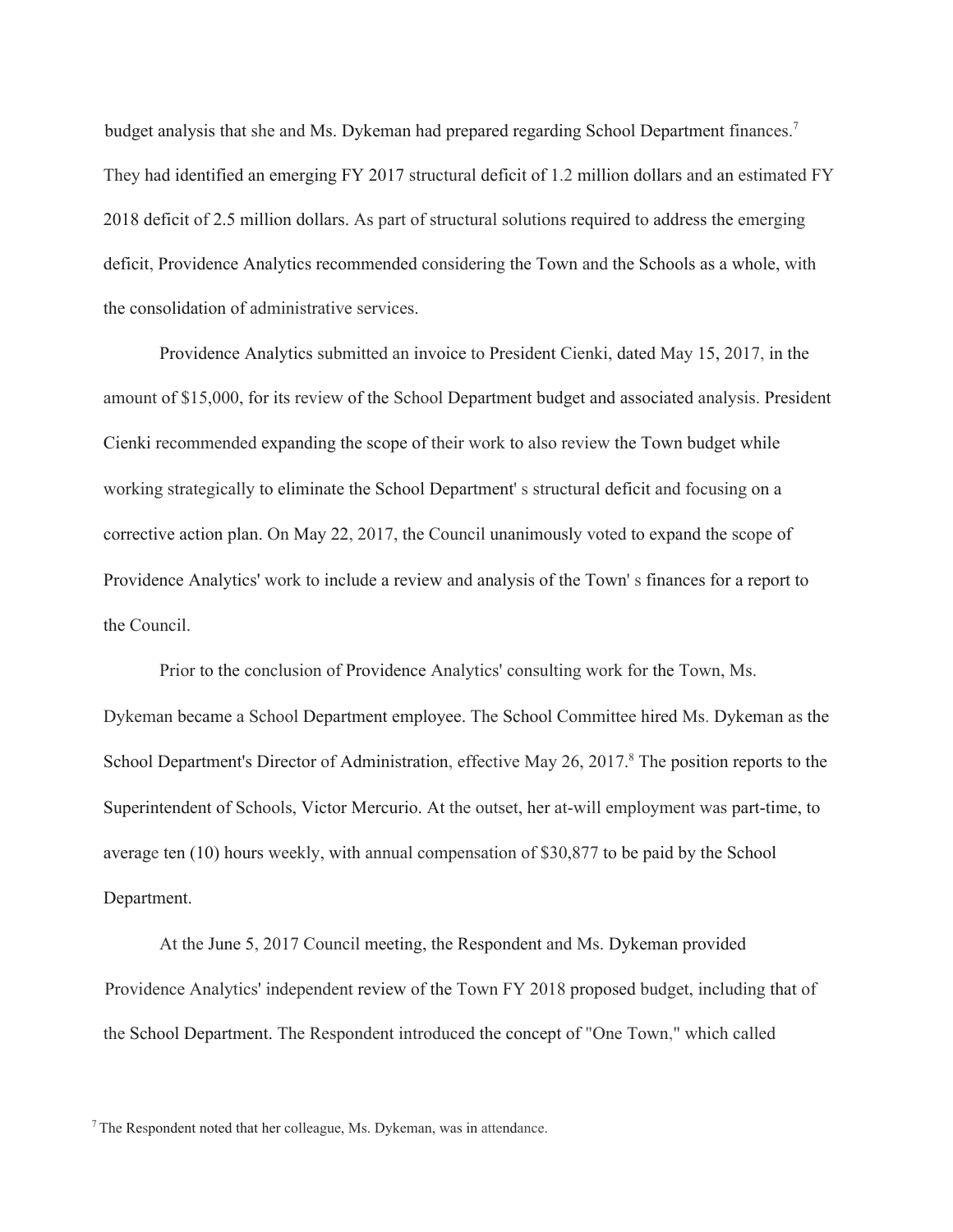<sup>8</sup> Various ly, both the Town and School Department have referred to the Director of Administration as the School Finance Director. Irresp ective of nomenc lature, the position is the senior fiscal officer for the School Department.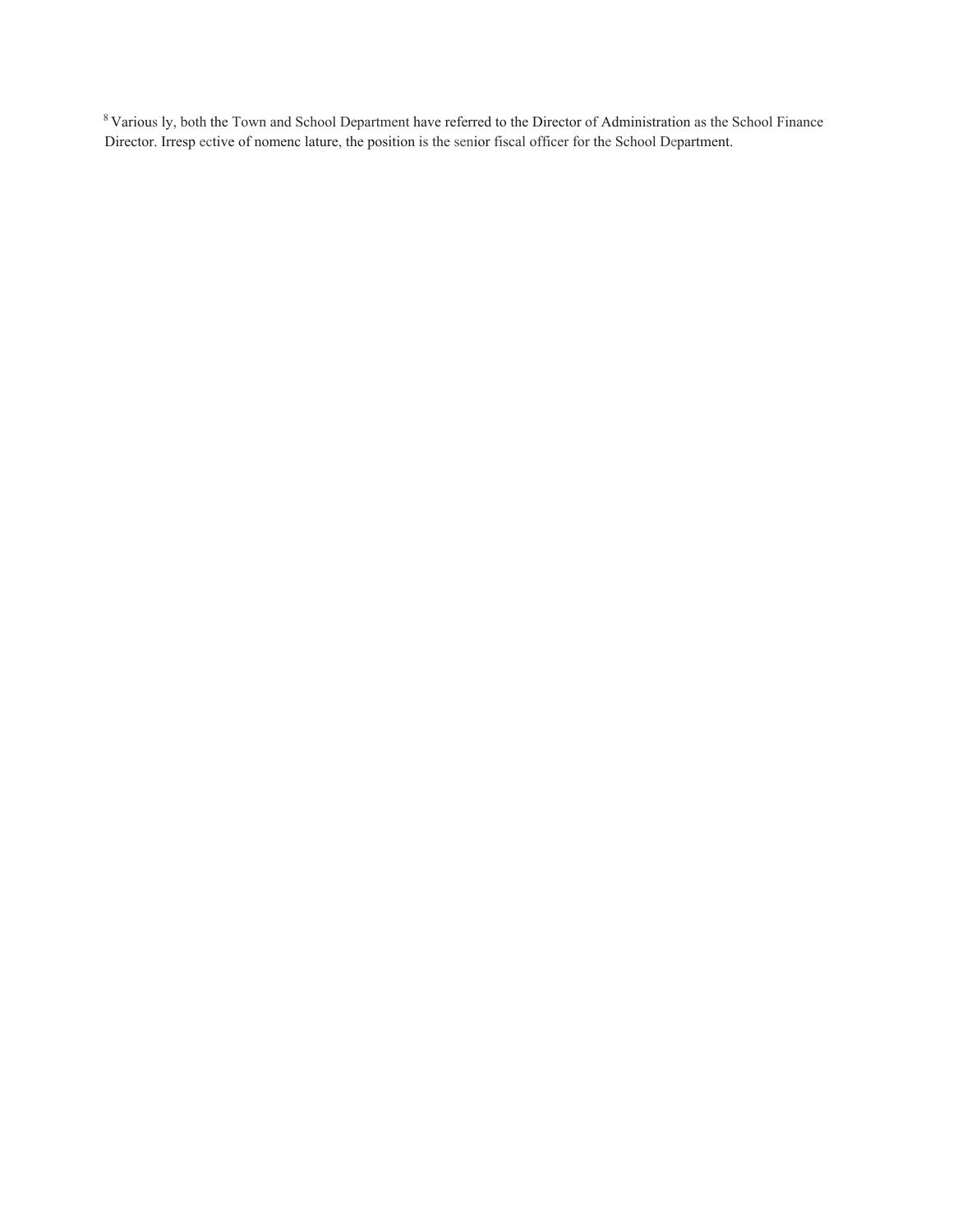for the Town and the Schools to operate as a single department to achieve efficiencies and acknowledge fiscal challenges. The concept offered opportunities for consolidation in the areas of finance, IT, human resources, purchasing, risk management, and benefits. Providence Analytics developed a FY 2018 Revised Budget that level funded the School Department and included consolidation of positions between the Town and Schools. Based upon proposed consolidation of positions, certain School administrative salaries would be paid by the Town, allowing the School Department to spend its allocated funding on students and a new Director of Curriculum position.

On June 9, 2017, Providence Analytics submitted another invoice to the Town, in the amount of \$14,175, for its review of the Town budget and associated analysis.

#### **B. Appointment of Ms. Dykeman as Finance Director.**

During its June 19, 2017 Executive Session, the Town Council approved a separation agreement with its then Town Manager, Thomas E. Coyle, III. Immediately thereafter, the Council voted 3-1 to appoint the Respondent as Acting Town Manager. On June 26, 2017, the Respondent formally presented the One Town plan to the Council for its approval. The One Town plan as presented included, among other things, the following: 1) elimination of the Town's existing Finance Director position; 2) creation of a consolidated Finance Director/Business Manager position to be shared between the Town and the School Department; and 3) appointment of Ms. Dykeman to the newly created position.<sup>9</sup>

According to President Cienki, the One Town plan was part of the process for implementing a corrective action plan to address the School Department's structural deficit.

<sup>&</sup>lt;sup>9</sup> In an investigative interview, President Cienki explained that RIDE required the School's Director of Administ ration to possess a School Business Manager certification, which Ms. Dykeman had, but then Town Finance Director Kristen Benoit did not.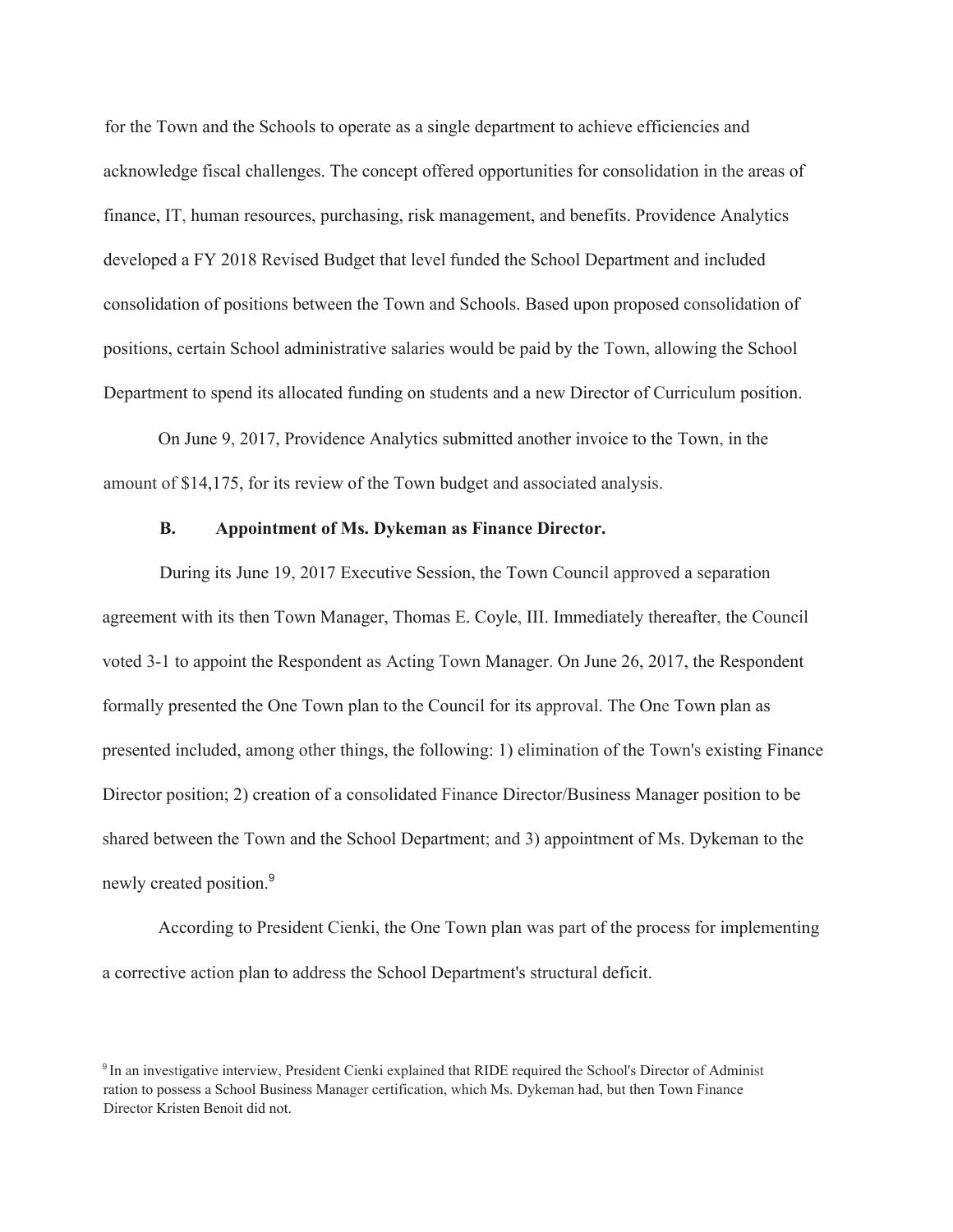Back in 2004, the School Committee had developed an idea for consolidation of finance, IT, and human resource services between the Town and the Schools. Although some payroll and administrative finance functions had been consolidated at that time, full implementation had not occurred. President Cienki explained that Providence Analytics had taken the prior consolidation concept, expanded upon it, and named it One Town. She described One Town as a collaborative concept and process involving the School Committee, the Council, and Providence Analytics.

### **1. June 26, 2017 Town Council Meeting.**

The Executive Session minutes of the June 26, 2017 Town Council meeting reflect that the

Respondent, as Acting Town Manager

presented a proposed "One Town" restructuring plan involving elimination of staff positions, including lay-offs of municipal employees and consolidation of department level positions in merged school-town administration roll-out. The rights of employees impacted by said restructuring were discussed and Solicitor D' Agostino identified the legal requirements for separating said employees.

Said minutes additionally reflect that "much discussion was had among the Council members on the recommendations and concerning the implementation on the recommendations of the Acting Town Manager."

The Council voted 3-1 to approve the Respondent's restructuring and reorganization plan for One Town implementation, and the vote was placed under seal until implementation was completed. The minutes do not state which positions or individuals were affected, nor does the Town possess any recording of the subject Executive Session to shed light on the specifics of the presentation and Council vote with respect to Ms. Dykeman's position. 10

<sup>10</sup> Town Clerk Leigh Camey confirmed that the Town does not have audio or video recording of the Executive Session.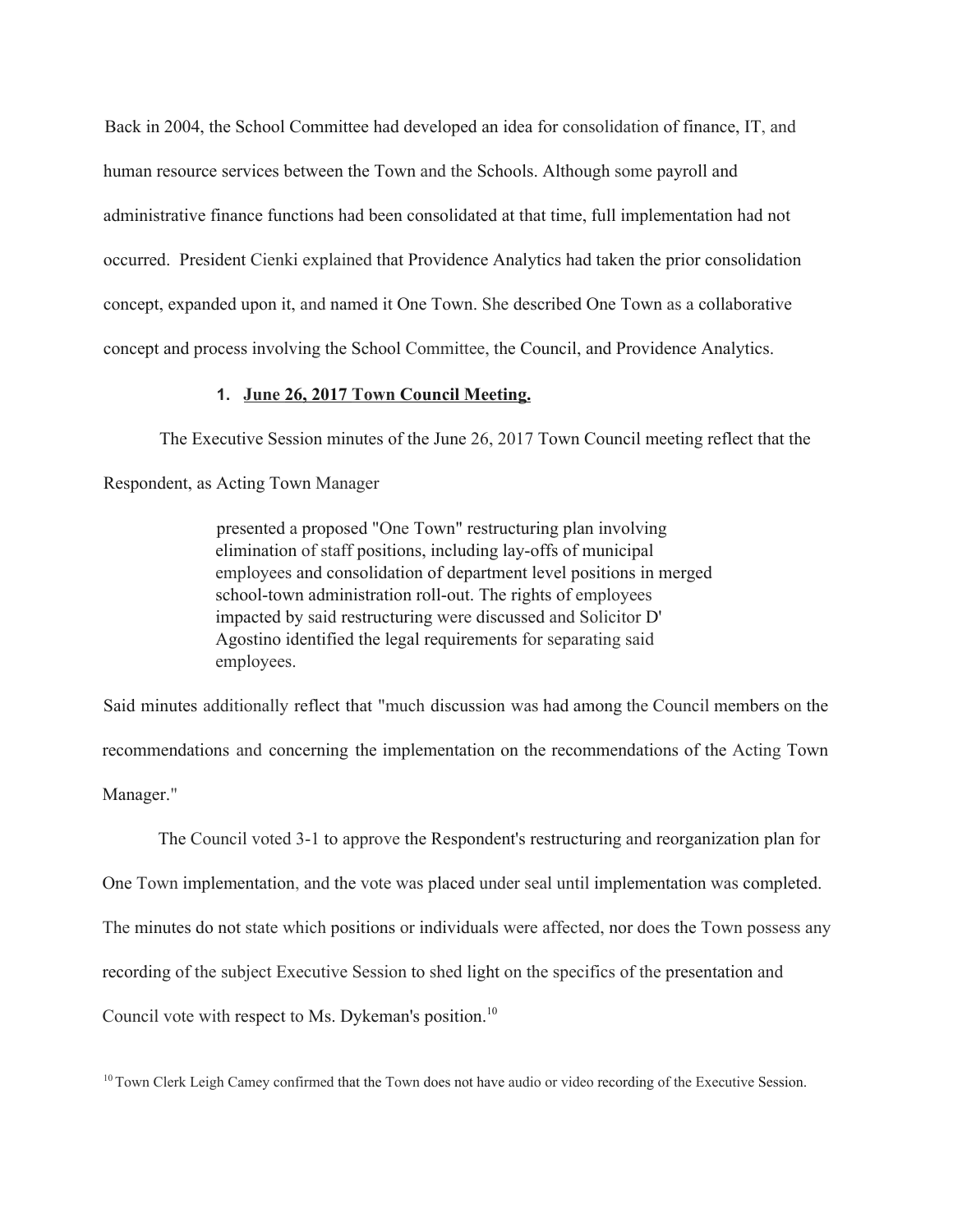On June 30, 2017, the Respondent sent an email to all Town employees announcing implementation of the One Town plan. In same, she announced Ms. Dykeman's new role as the consolidated Finance Director/Business Manager, effective July 1, 2017. The creation of the new position was not publicly announced prior to Ms. Dykeman's appointment, nor was the position posted at any time.

On July 12, 2017, the Town issued a check in the amount of \$40,350 to Providence Analytics in payment of the Respondent and Ms. Dykeman's consulting services and the Respondent's work as Acting Town Manager.

### **2. Town Charter Provisions & Term Sheet.**

Pursuant to the Town Charter, Article XV, § C-91, the Director of Finance shall be appointed by the Town Manager with the approval of the Town Council. Article XIII, § C-85, E provides that the Town Manager shall recommend to the Council a standard pay schedule for each appointive office and position in the Town service, including minimum, intermediate, and maximum rates. The Council has the power to determine the salary of the Town Manager and the compensation of all officers and employees of the Town, except the employees of the School Department, in accordance with Article VIII, § C-67, I.

As set forth in Ms. Dykeman's "Term Sheet for Employment as Director of Finance," which the Respondent executed on July 11, 2017, Ms. Dykeman is an " at-will" employee who also serves as Town Treasurer. As Finance Director, she is subject to removal "at the discretion of the Town Manager with the approval of the Town Council." (Emphasis added). The Term Sheet "may be renewed or extended in the sole discretion of the Town Manager, and upon such additional terms and conditions as the parties may mutually agree to in writing." (Emphasis added). It specifies her annual salary of \$127,500, of which \$31,185.96 is to be paid by School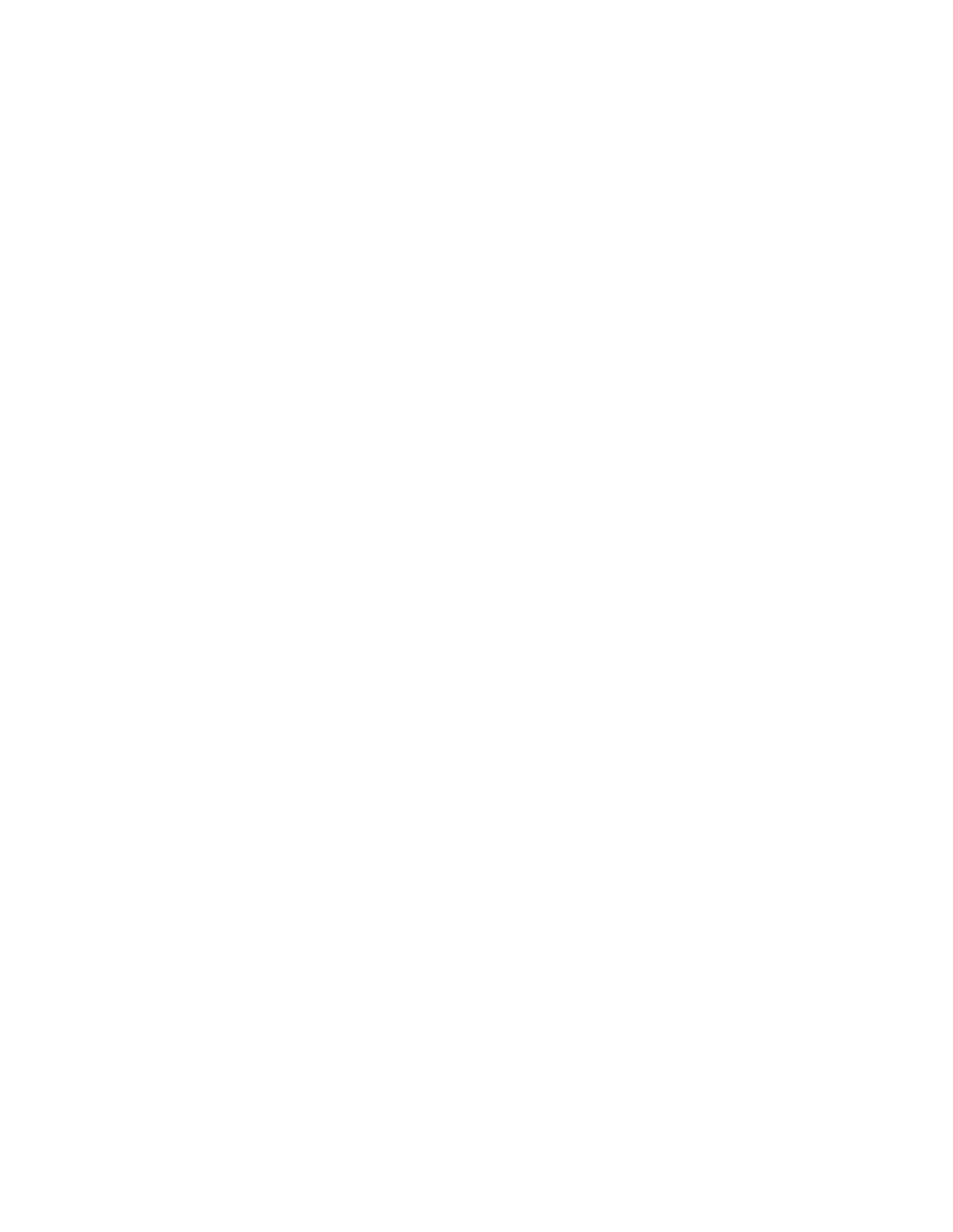Department.<sup>11</sup> Her separate engagement agreement with the School Department is acknowledged therein and attached as an exhibit thereto.

#### **3. One Town Implementation.**

On July 24, 2017, upon the advice of Solicitor David D' Agostino, the Council unanimously voted to remove the "Acting" designation from the Respondent's title as Town Manager.<sup>12</sup> On said date, the Respondent presented the Council with a One Town status report. In same, she outlined a timeline of July 2017 through December 2017 for consolidation of the Finance Director/Business Manager position, Finance Department (including human resource/benefits coordination), IT Department analysis and consolidation plan, and an in-depth spending analysis. Implementation of the consolidation of the IT Department, as well as plans for Facilities/Maintenance and Purchasing consolidation efforts were slated for January 2018 through July 2018. The Respondent reported that the consolidated Finance Director/Business Manager position was a joint appointment of the School Committee (May 26, 2017) and the Council (June 26, 2017). The position reported directly to the Town Manager and had dotted line reporting to the Superintendent, with evaluation conducted by both supervisors. The salary for said position was \$127,500, representing FY 2018 savings of \$133,779, due to the

elimination of one (1) FTE. At that time, the Respondent had prepared a draft job description for Ms. Dykeman's position.<sup>13</sup>

 $11$  At the time of Ms. Dykeman's appointment, the expectation was that an average of ten  $(10)$  hours weekly would be spent on her Director of Administration duties for the Schools. More recently, the allocatio n of time has been amended to a 50/50 basis, resulting in changes to each entity 's fiscal appropriations. Ms. Dykeman advised that her annual salary is now \$135,000.

<sup>&</sup>lt;sup>12</sup> The Respondent's Term Sheet was executed on said date, retroactive to July I, 20 17.

 $<sup>13</sup>$  The draft job description under which Ms. Dykeman began her employ states that she works at the administrative</sup> direction of the Town Manager with a "dotted line" to the Superintendent, indicating that the position reports to more than one (I) supervisor. A Business Manager Certification from RIDE is a requirement of the position.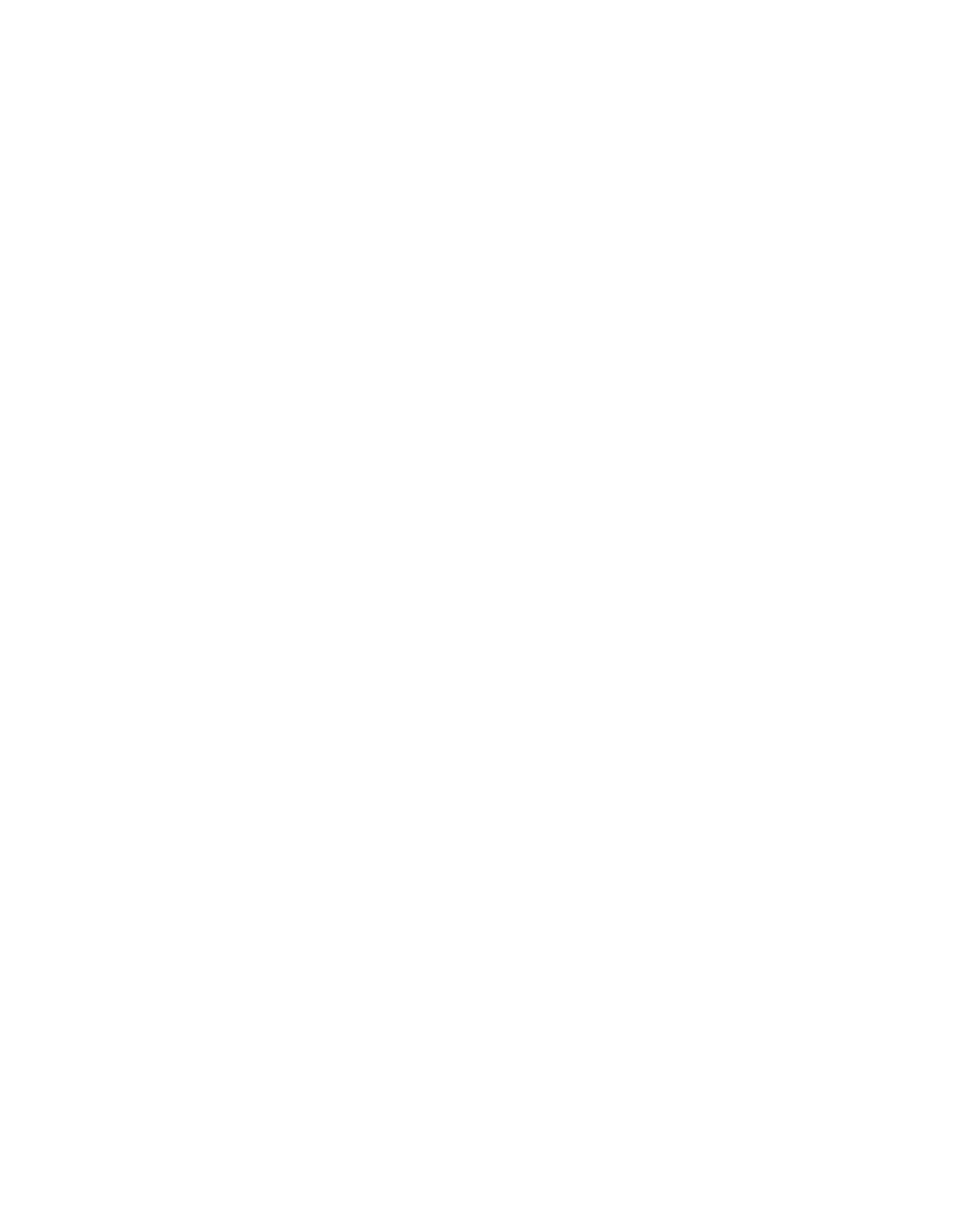Although Ms. Dykeman was serving in the new position as of July 1, 2017, exact details for the position, including finalization of its reporting structure, were not decided until March 2018. During the ensuring time period, the Town and the School Department engaged in protracted discussions of the consolidation plan, both generally and with respect to Ms.

Dykeman's specific position. In March 2018, the School Committee and Town finalized the consolidation by execution of a Memorandum of Agreement (MOA).

As set forth in the MOA, executed on March 29, 2018 and effective for FY 2019, the position of School Department Director of Administration was consolidated with the position of Town Finance Director, with the combined position being a direct report to both the Town Manager and Superintendent. The parties agreed that the position' s compensation shall be made by the Council and Superintendent, subject to approval by a majority vote of both the Council and School Committee. The cost of compensation, inclusive of fringe benefits, shall be apportioned between the Town and School Department during the Town's budget process.

Pursuant to the MOA, the "at-will" position is answerable only to the Town Manager and Superintendent. The Town Manager and the Superintendent each shall delegate responsibilities to the Finance Director/Director of Administration as he or she deems necessary and appropriate regarding Town and School finances and operations, respectively, without interference from the other. The person holding the consolidated position must at all times hold a Business Manager certification required by RIDE. The Town Manager and Superintendent possess joint-decision making authority and shall work cooperatively with each other with respect to decisions regarding professional credentials, qualifications, hiring, supervision, performance, discipline,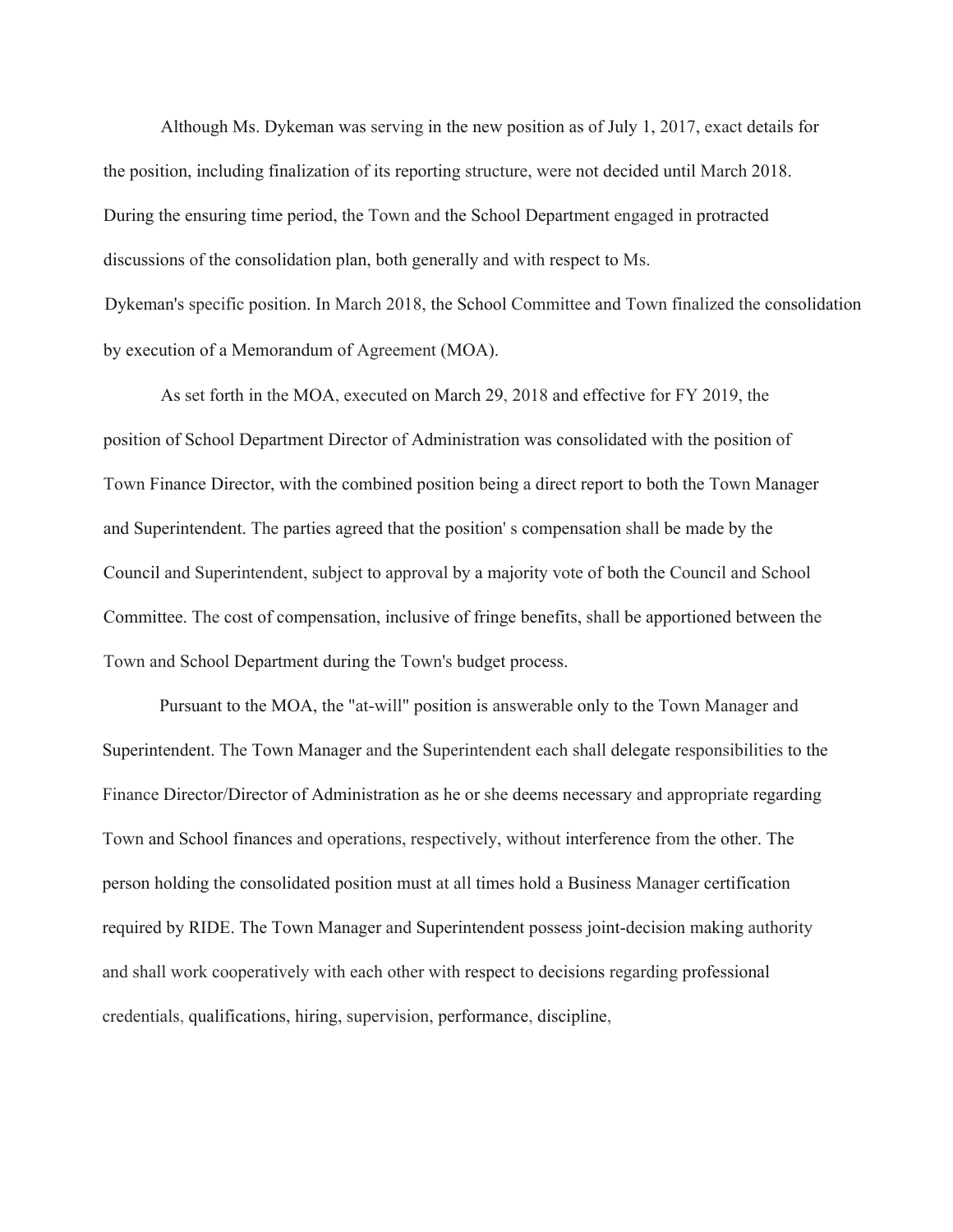termination, and recommended level of compensation, subject to the understanding that the Town Council sets the level of compensation under the Charter.<sup>14</sup>

#### **C. Council President Cienki.**

In her interview, President Cienki advised Chief Investigator Steven T. Cross that there was a consensus of the Council that Ms. Dykeman would be good for the consolidated Finance Director position. The Council, and she specifically, had been impressed with Ms. Dykeman' s abilities as a consultant with Providence Analytics. President Cienki informed that she reached out to Ms. Dykeman personally and put the "hard sell" on her to become the new consolidated Finance Director. She had numerous discussions with Ms. Dykeman about her becoming the consolidated Finance Director and "twisted her arm a lot." Ms. Dykeman eventually agreed, but it involved a lot of persuasion.

President Cienki stated that, as Council President, she told the Respondent that she wanted Ms. Dykeman as the new Finance Director. She explained that she informed the Respondent that she could bring anyone else that she wanted to the Council, but that she wanted Ms. Dykeman. In response, the Respondent stated that she could understand why she would want Ms. Dykeman. President Cienki confirmed that the Respondent could have brought another person to the Council instead of Ms. Dykeman. <sup>15</sup> However, President Cienki expressed that she was certain that no one would have voted to approve someone else.

Vice President Todd confirmed to Investigator Cross that President Cienki made it clear to him that she wanted Ms. Dykeman as the consolidated Finance Director. Although he could

<sup>&</sup>lt;sup>14</sup> In May 20 I 8, the Town approved a standard pay schedule for appointive office and positions. It reflected minimum, intermediate, and maximum salary levels for the consolidated Finance Director of \$127,500, \$132,500, and \$137,500, respectively, based upon a RI Municipal Salary Survey dated February 2017.

<sup>&</sup>lt;sup>15</sup> In interviews conducted with Council Vice President Sean Todd and Council member Mark Schwager, each confirmed to Investigator Cross that, pursuant to the Town Charter, the Town Manager is responsible for appointing the Finance Director, subject to Council approval. If the Council fails to approve the appointment, the Town Manager must bring a new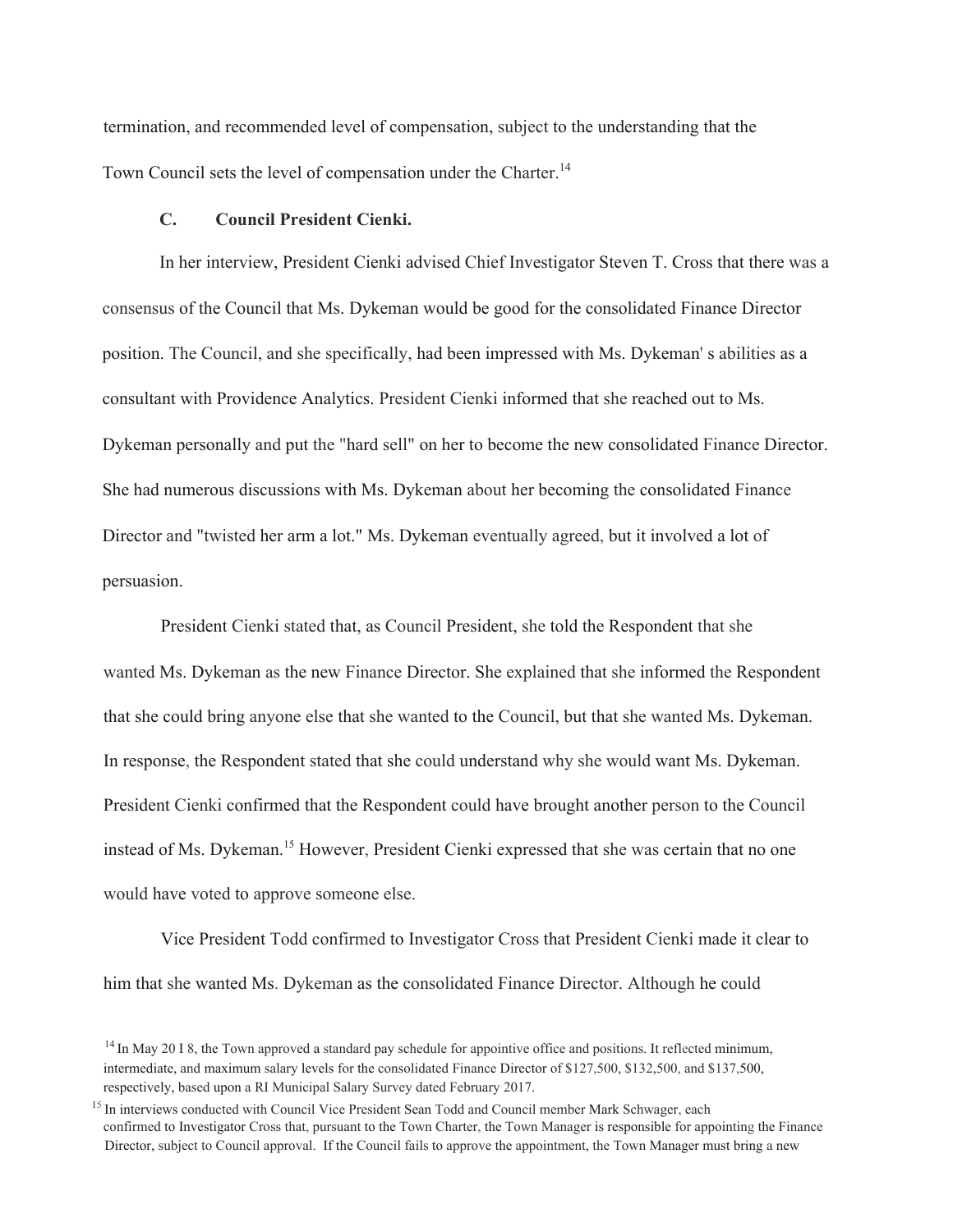candidate to the Council for approval.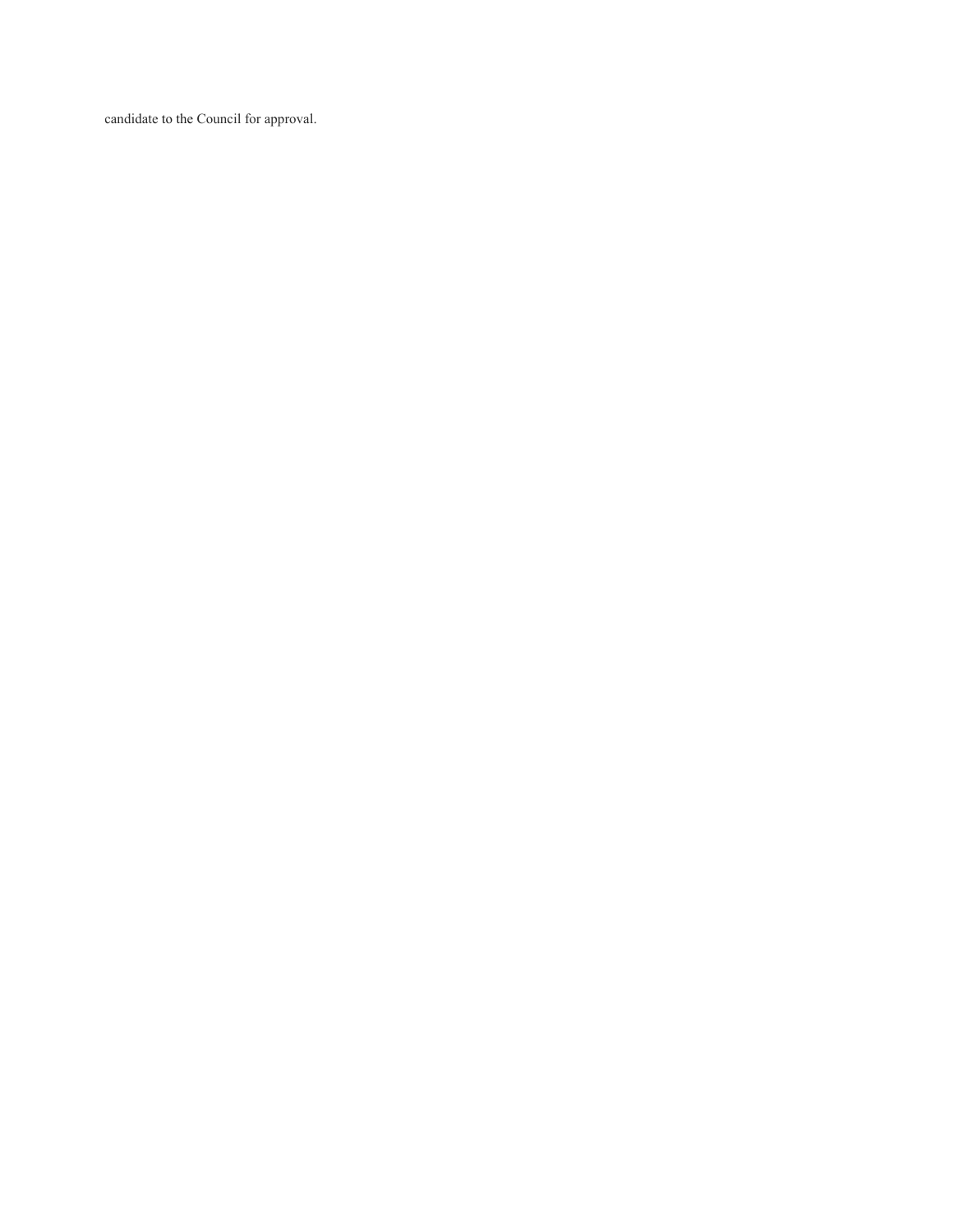not recall having any conversations with the Respondent regarding Ms. Dykeman as a candidate for the position, he acknowledged that he could have done so. He described President Cienki as being the impetus behind Ms. Dykeman becoming the consolidated Finance Director and expressed his belief that President Cienki directed the Respondent to recommend Ms. Dykeman to the Council for appointment.

According to President Cienki, at no time did anyone raise the issue of there being a being a business relationship between the Respondent and Ms. Dykeman. <sup>16</sup> President Cienki did not believe that they were working together at that point in time because Ms. Dykeman was already employed as the School Department's Director of Administration. She assumed that Ms. Dykeman no longer had a business relationship with the Respondent or her company. President Cienki never asked about it nor did she have any conversation with the Respondent about it. Her mistaken understanding was that once Ms. Dykeman became a School Department employee she was no longer a consultant with Providence Analytics.

## **D. Respondent's Admissions.**

In her Verified Answer, the Respondent represents that she drafted a One Town initiative for the Town Council, which included hiring Ms. Dykeman as the Finance Director, as discussed by the Council during its June 26, 2017 Executive Session. She maintains that President Cienki and Vice President Sean Todd instructed her to hire Ms. Dykeman and determined Ms.

Dykeman's compensation and terms of employment.

<sup>&</sup>lt;sup>16</sup> Similarly, Vice President Todd stated that, at the time, no one raised the issue of it being a problem for the Respondent to recommend the appointment of her business associate, includin g the Respondent. It was not until later that Council member Schwager voiced his disagree ment. Co uncil member Schwager advised that the Respondent did not express concern with recommending that the Council approve appointment of her business associate . Although he questioned the existence of a conflict of interest, it was with respect to the Town hiring its consultants into important municipal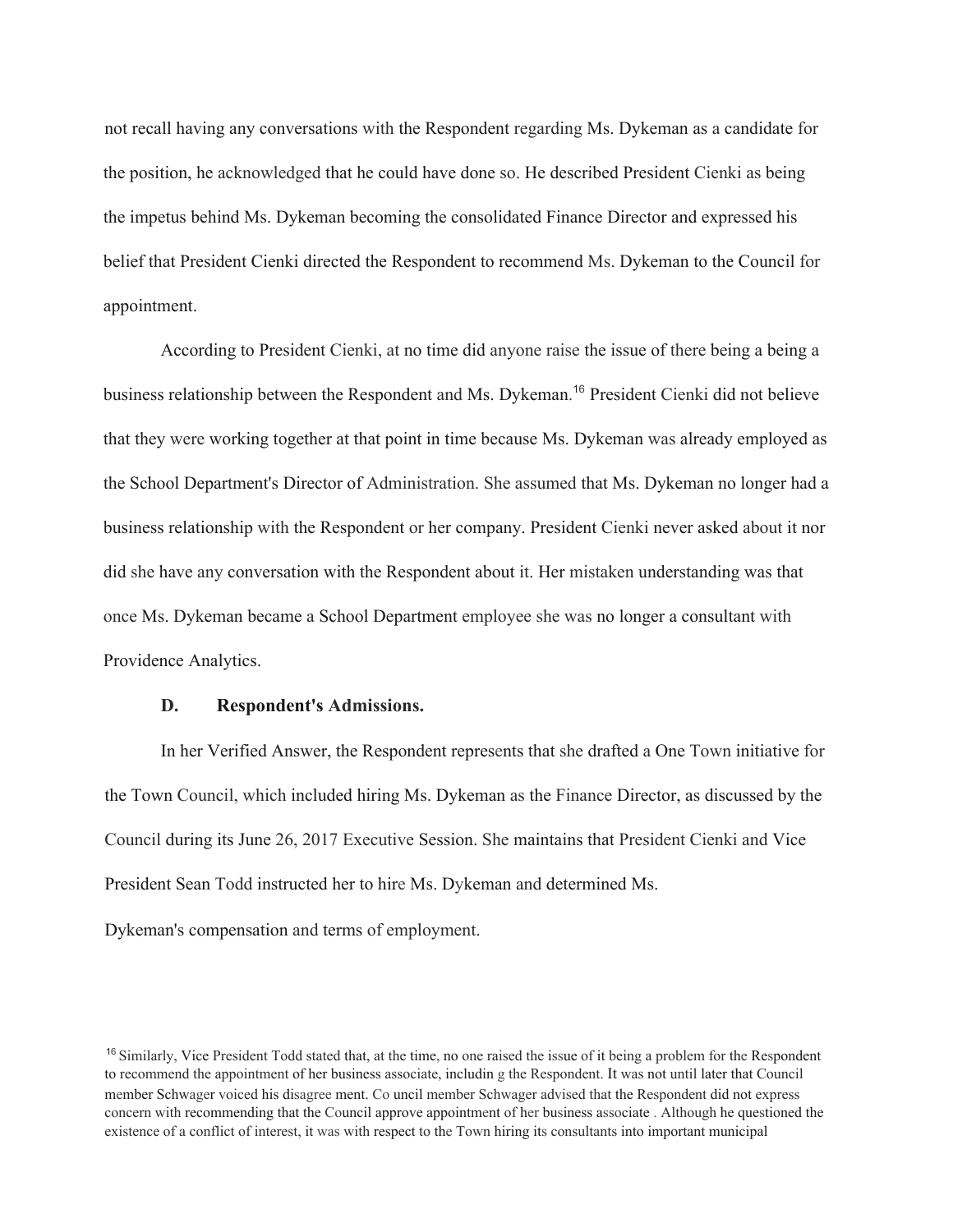positions, not as to the existence of a business relationship between them.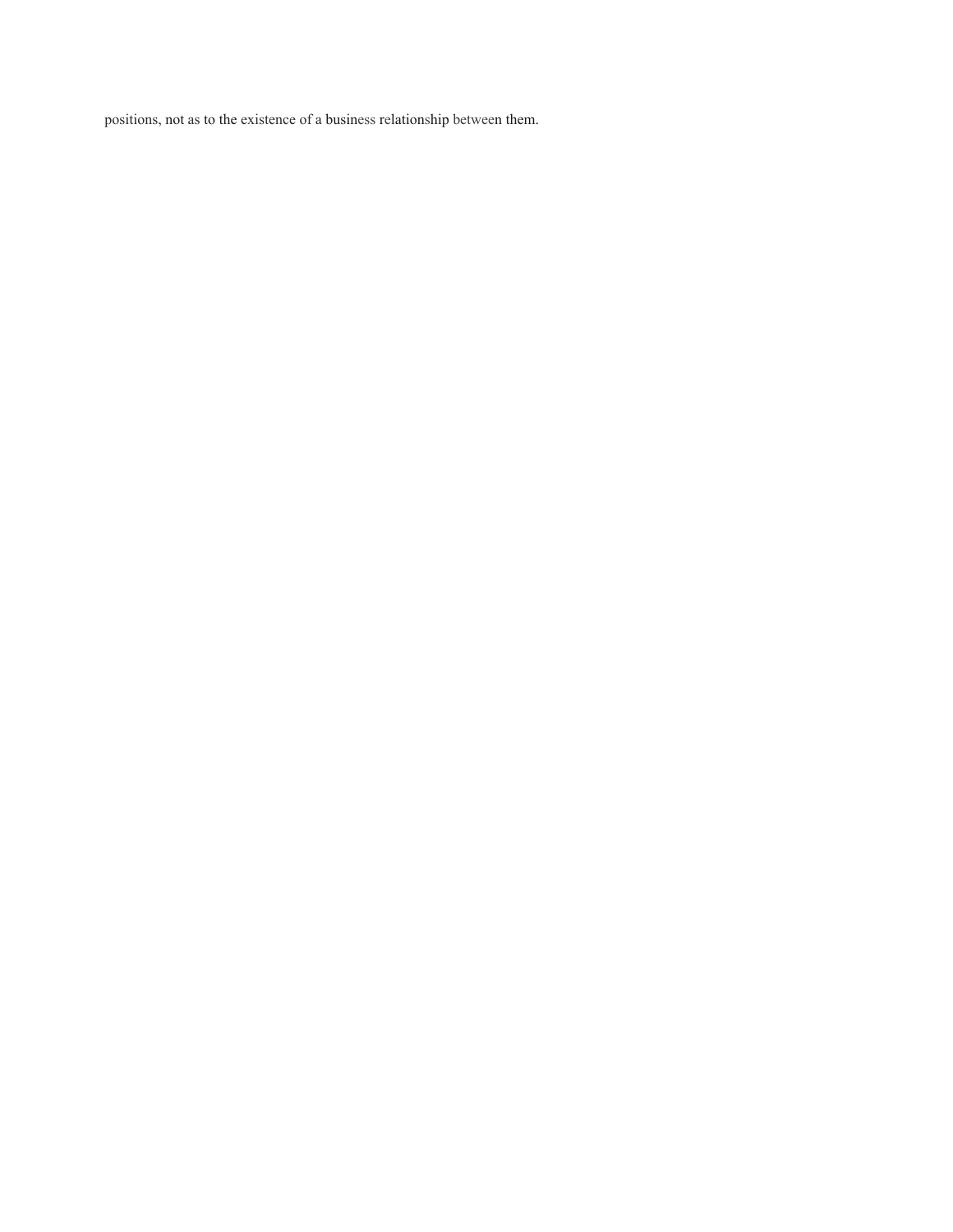The Respondent acknowledges that, on September 21, 2017, she testified before the Rhode Island Superior Court **in** the matter of East Greenwich Firefighters Ass'n v. Corrigan, No. KC-2017-0898, 2017 WL 5501547 (R.I. Super. Ct. Nov. 8, 2017). <sup>17</sup> Under cross-examination, the Respondent testified that she recommended Ms. Dykeman's appointment to the Council, as well as her salary. She further testified that she provided an analysis and plan ofrestructuring for One Town to the Council, which included the recommendation that Ms. Dykeman be hired. She explained that the Council voted to approve the overall plan at the June 26, 2017 Council meeting.

The Respondent asserts that, pursuant to the Council's direction, as communicated to her by President Cienki, she prepared a job description and salary range for the newly created consolidated Finance Director/Business Manager position. She maintains that President Cienki informed her that Ms. Dykeman's appointment to said position was part of the Town's One Town initiative. She avers that was instructed to bring Ms. Dykeman's name forward to the Council with a recommendation to hire her, and that the Council determined her salary from the proposed salary range that she recommended.

In her Verified Answer, the Respondent admits to her supervision of Ms. Dykeman as Finance Director. In an investigative deposition conducted by the Prosecution, Ms. Dykeman testified that she reports to, and receives her assignments and duties from, both the Respondent and the Superintendent of Schools. At all times since July **1,** 2017, the Respondent has been her immediate supervisor and she serves at the Respondent's pleasure. Ms. Dykeman confirmed that the Respondent approves her requests for vacation, sick leave or other time off. Although Ms.

<sup>17</sup> An excerpted copy of the Respondent's testimony under cross-examination by Elizabeth Wiens, Esq. is attached to her Verified Answer.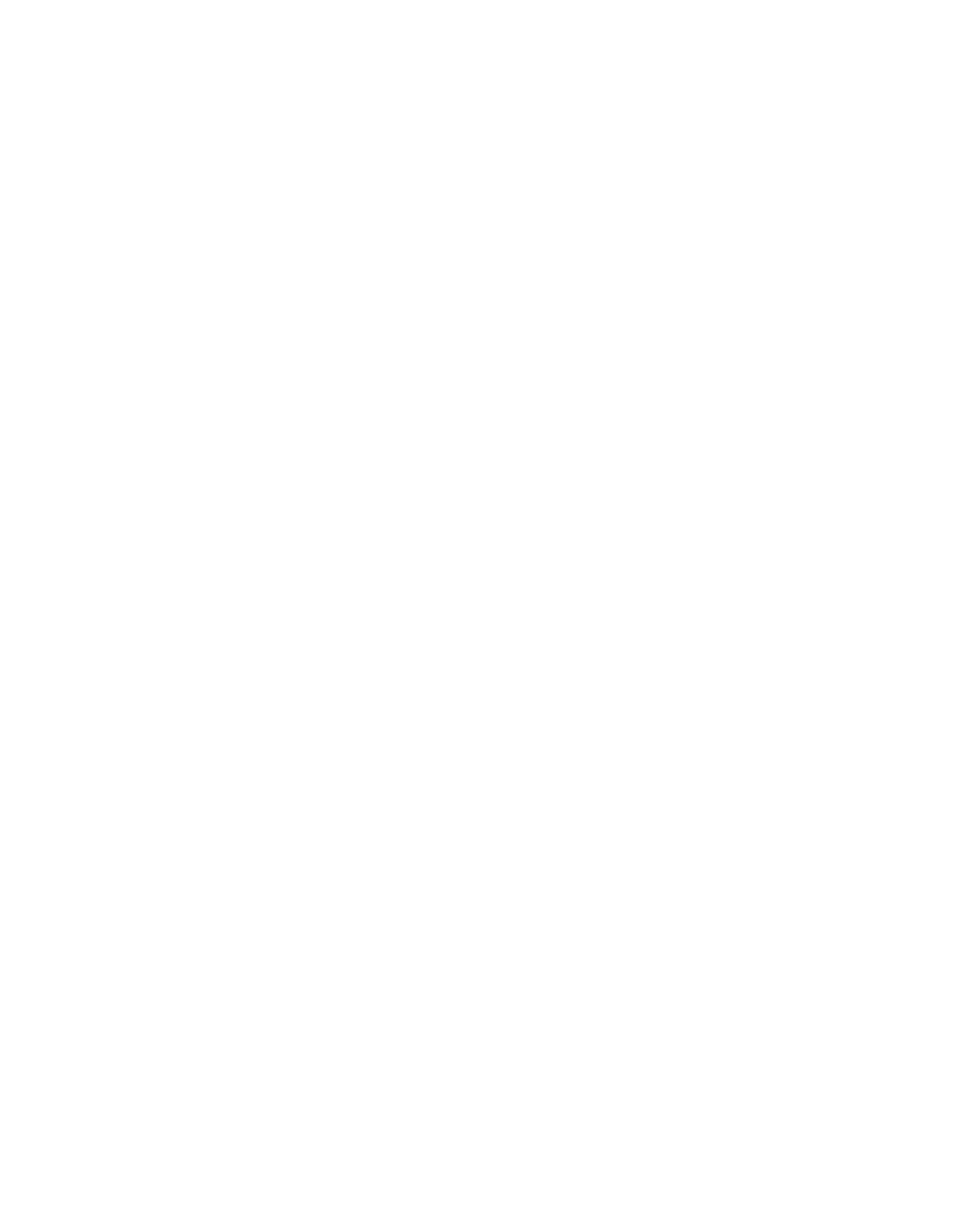Dykeman has not had a formal evaluation in her position, she confirmed that the Respondent evaluates her in her role as consolidated Finance Director.

#### **E. Respondent's Business Associations with Ms. Dykeman.**

On her 2017 Financial Disclosure Statement filed with the Commission, Ms. Dykeman listed herself as an employee of MRP/Providence Analytics from April 2017 through December 2017. Documents produced by MRP reflect that, in March 2017, Ms. Dykeman began providing services to MRP relative to both the Central Coventry Fire District and the Town of East Greenwich. MRP records establish that Ms. Dykeman received \$16,791.22 in W-2 compensation during calendar year 2017, in addition to non-employee compensation of \$10,000.

MRP payroll summary records reflect that, during the period of June 21, 2017 through April 4, 2018, Ms. Dykeman received gross weekly payments of \$305.29. In her Amended Verified Answer, the Respondent states that Ms. Dykeman received weekly stipend payments as a retainer to ensure that she, through MRP, had access to Ms. Dykeman's financial expertise. Said payments continued from January 3, 2018 through April 4, 2018.<sup>18</sup> MRP records reflect that Ms. Dykeman received gross payments of \$4,274.06 during 2018.

In addition to her receipt of compensation from MRP, Ms. Dykeman and the Respondent were joined together in a Providence , Rhode Island limited corporation that they cofounded shortly before Providence Analytics was hired by the Town. On March 7, 2017, the Respondent, Ms. Dykeman, and Karen Cooper cofounded PEOpeople, LLC. <sup>19</sup> On August 4, 2017, PEOpeople filed Articles of Amendment with the Office of the Secretary of State, changing its

<sup>&</sup>lt;sup>18</sup> Ms. Dykeman test ified that, in addition to her receipt of wages and misce llaneous income from MRP during 2017, she received weekly reta iner payments from MRP from approximately June 2017 through March 20 I 8. She represented that her last payment from MRP was in March 2018.

 $<sup>19</sup>$  The cofounders had all recently left their positions with the Greater Providence YMCA. The Respondent had served as</sup> Chair of the Board of Directors, Ms. Dykeman was the Chie f Financial Officer, and Ms. Cooper was the Chief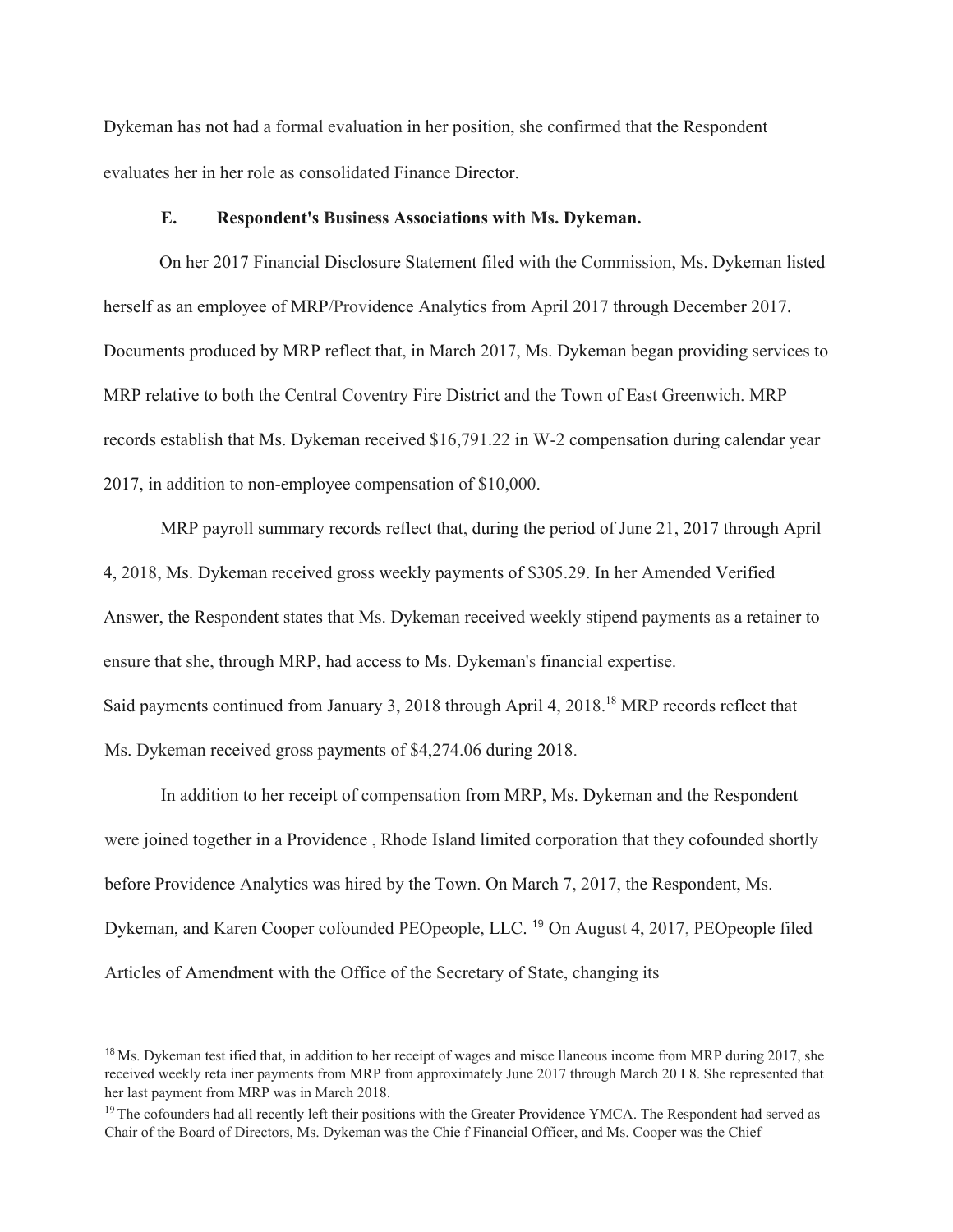Development and Marketing Official.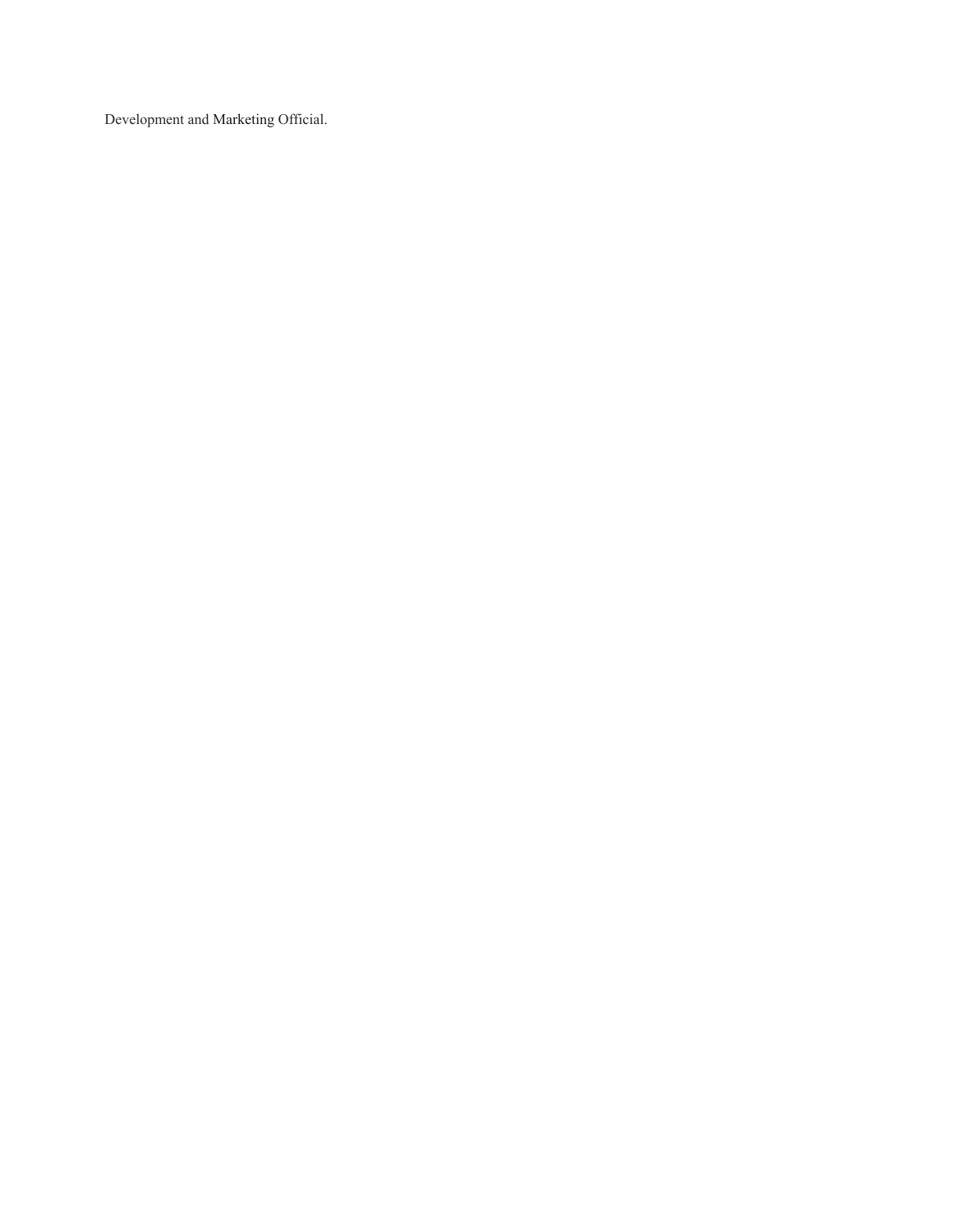name to Lozen Associates, LLC.<sup>20</sup> At all relevant times, the entity has operated as a consulting firm offering services to help small to medium organizations meet the demands of fundraising, marketing, finance, accounting and strategic planning with significant cost savings.<sup>21</sup>

All three (3) members of Lozen Associates had an equal interest in the entity. During 2017, all of its members provided pro bono services to the John Hope Settlement House, but Ms. Cooper was the only member who had other, paying clients. Neither the Respondent nor Ms. Dykeman received compensation for any work performed for Lozen Associates **in** 2017. 22 Records produced by Lozen Associates establish that the Respondent and Ms. Dykeman made capital contributions of \$6,000 and \$4,000, respectively, during 2017. Each member suffered a loss of \$1,063 during that same period.

In her Amended Verified Answer, filed on May **18,** 2018, the Respondent states that she severed all ties with Lozen Associates in October 2017. Neither Ms. Dykeman nor Ms. Cooper could recall specifically when the Respondent's withdrawal occurred. Lozen Associates was unable to produce an executed Operating Agreement, Bylaws, or any records relating to the Respondent's withdrawal. On February 14, 2018, Lozen Associates removed the Respondent as its designated agent in its filings with the Secretary of State.

### **F. Town Council Votes to Reaffirm Appointments.**

On November 8, 2017, the Superior Court issued a Decision in East Greenwich

Firefighters Ass'n v. Corrigan that, among other things, found that the Town Council had committed violations of the Rhode Island Open Meetings Act ("OMA"). In particular , Justice McGuirl held that the Council's votes relative to the Respondent's appointment were in violation

 $20$ <sup>20</sup> The original Articles of Organization were filed on March 7, 2017.

<sup>21</sup> https://www.loze [nassociates.com/.](http://www.lozenassociates.com/)

 $^{22}$ Ms. Cooper is the only member who was compensated for her services. Although Ms. Dykeman received reimbursement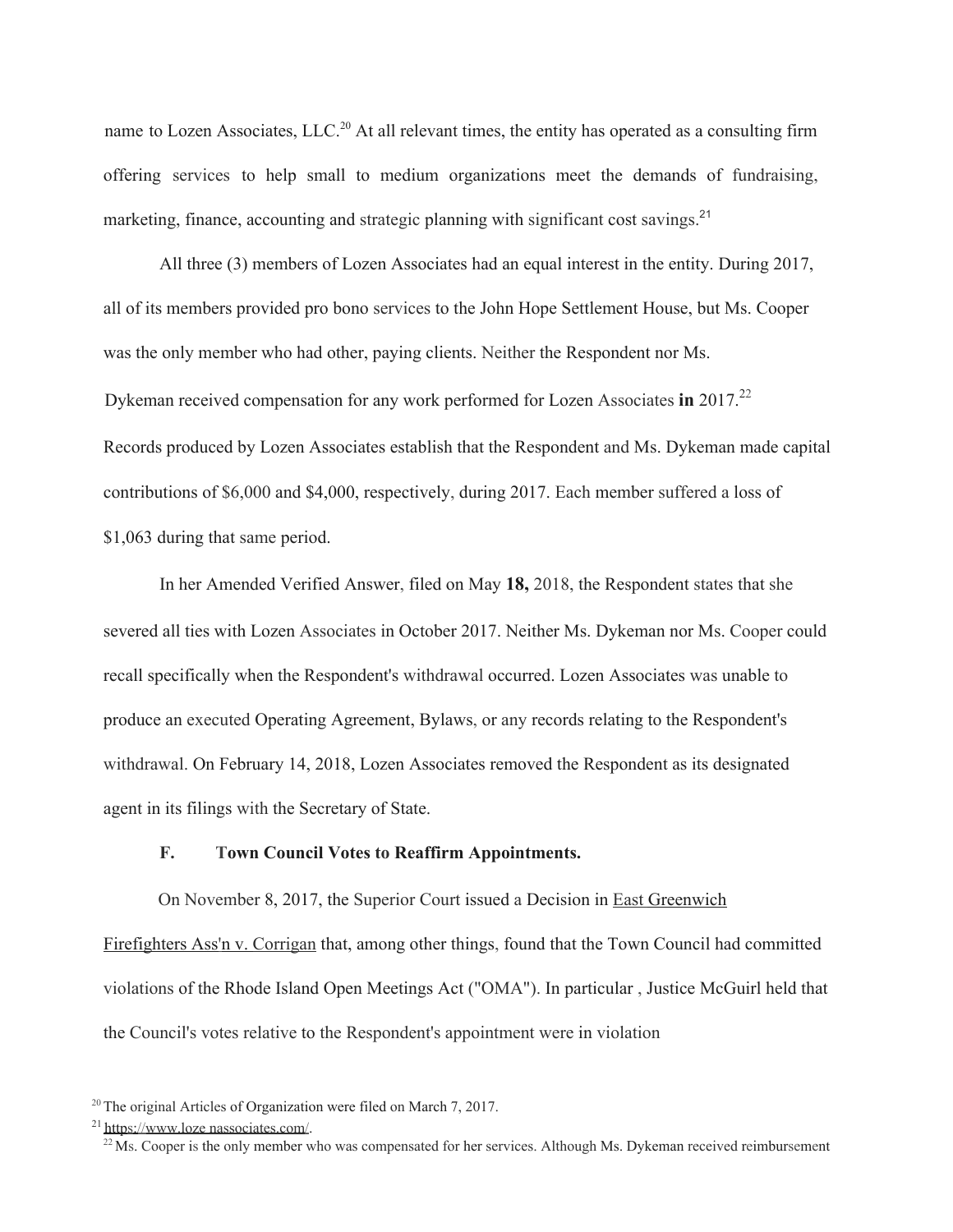for certain expenses incurred, she was not compensated for her services.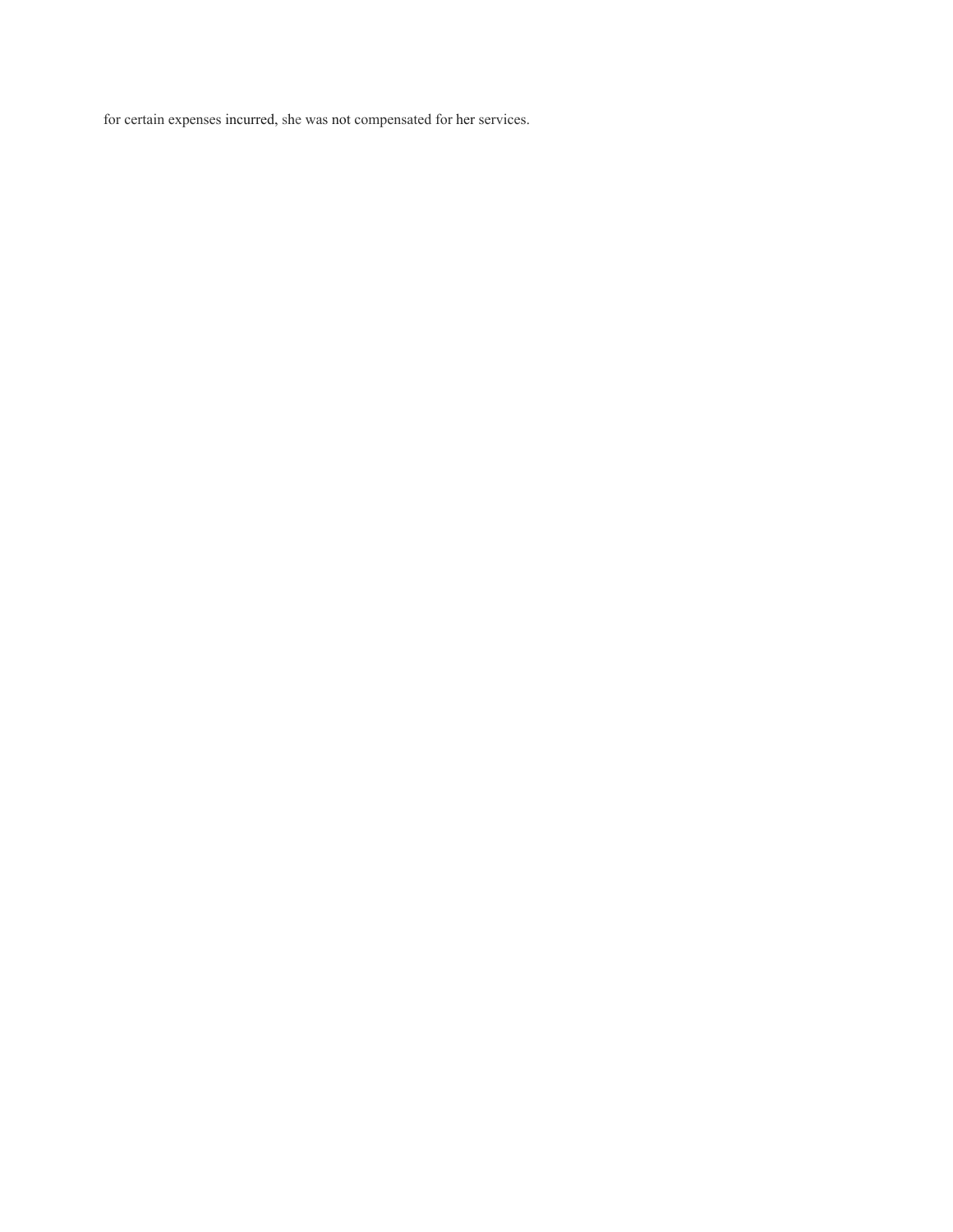of the OMA and, therefore, were rendered null and void. As a result, on November 20, 2017, the Council voted 3-2 to approve the Respondent' s appointment as Town Manager, retroactive to June 19, 2017. It also took action to reaffirm and confirm various actions and recommendations that the Respondent had made to the Council.

As set forth in the November 20, 2017 meeting minutes, the Council voted 4-1 to approve the following:

> Motion to approve the corrective action plan ("One Town") that was incorporated into the FY2018 Town budget, including the departmental restructuring of existing Finance Director and elimination of said position; elimination of the position of Human Resource Manager; and, elimination of the position of Executive Assistant to the Town Manager retroactively to June 26, 2017. Approval of the creation of shared Finance Director position as contemplated by the corrective action plan and the hiring of Linda Dykeman to said position, effective retroactively to July 1, 2017...

(Emphasis added).

Notwithstanding the lack of detail in the Council's June 26, 2017 meeting minutes, the foregoing evinces that when the Council approved implementation of the Respondent's One Town plan, it approved both 1) the restructuring of the existing Finance Director position into a shared position with the School Departm ent; and 2) Ms. Dykeman's appointment to the new position. Most recently, on June 25, 2018, the Council voted 4-1 to appoint the Respondent as its permanent Town Manager.

# **V. DISCUSSION**

As the Town Manager, the Respondent is a municipal appointed official subject to the Code of Ethics. Section 36-14-4(2). No person subject to the Code of Ethics ("Code") shall have any interest or engage in any business, employment or professional activity that is in substantial conflict with the proper discharge of her duties in the public interest. Section 36-14-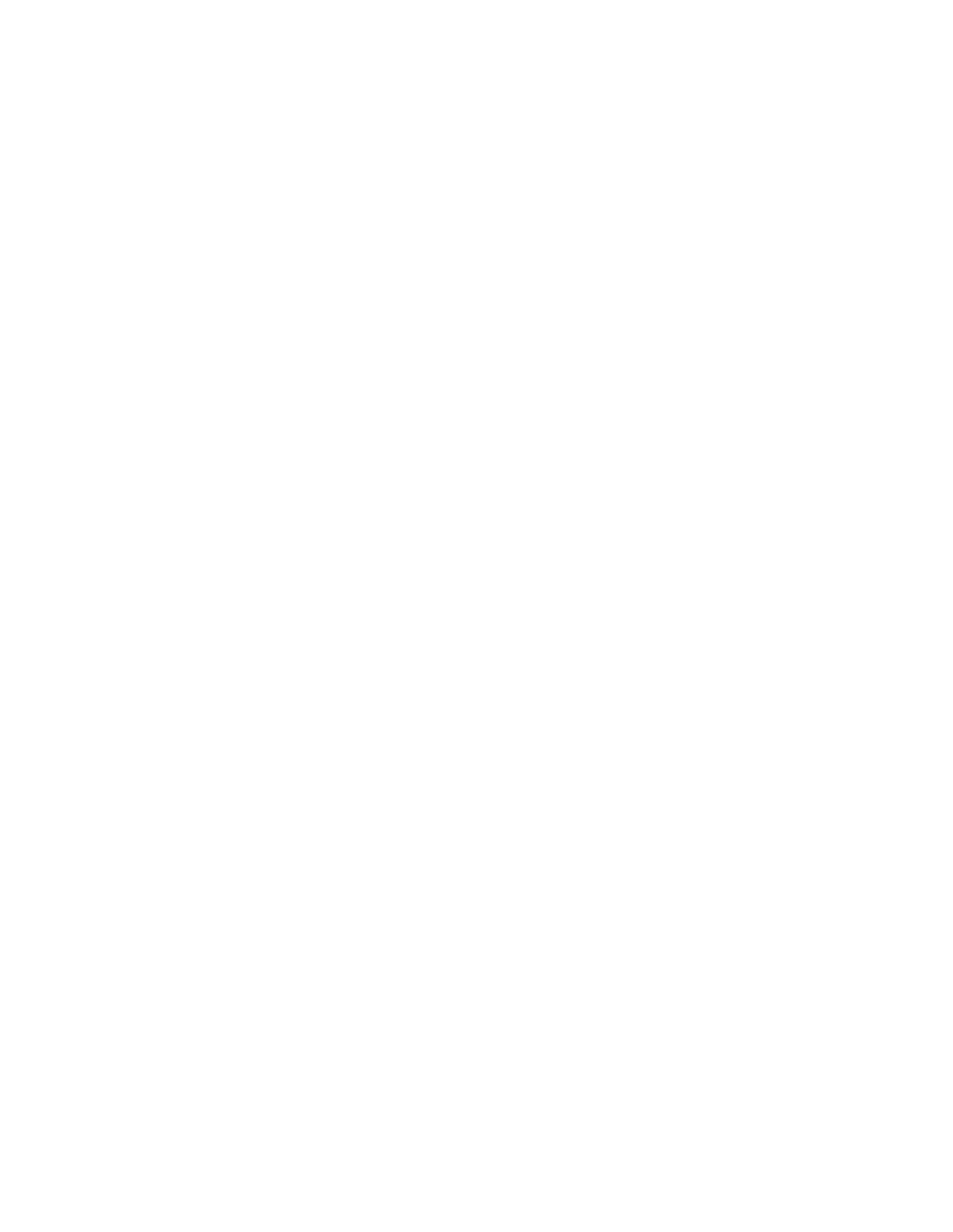5(a). A person subject to the Code has an interest in substantial conflict with the proper discharge of her duties or employment in the public interest if she has reason to believe or expect that she, any person within her family, any business associate or any business by which she is employed or represents will derive a direct financial gain or suffer a direct financial loss by reason of her official activity. Section 36-14-7(a).

Further, a person subject to the Code shall not use her office for pecuniary gain, other than provided by law, for herself, her family, a business associate, or any business by which she is employed or represents. Section 36-14-5(d). A business associate is defined as "a person joined together with another person to achieve a common financial objective." Section 36-14- 2(3).

Here, the investigation established that, at all relevant times, the Respondent and Ms. Dykeman were business associates under the Code. From the time the Town engaged Providence Analytics as its consultant, in March 2017, to April 2018, MRP compensated Ms. Dykeman on a regular basis. During this period, Ms. Dykeman received remuneration from the Respondent's company as both an employee and a consultant. In particular, Ms. Dykeman received a weekly retainer payment from MRP that continued, while she was the Respondent's municipal subordinate, until April 2018.

Further, the Respondent and Ms. Dykeman cofounded Lozen Associates in March 2017, shortly before Providence Analytics began its consulting work for the Town. Although neither received compensation from Lozen Associates for their services, each made capital contributions to the entity, and suffered losses therefrom, during calendar year 2017. Assuming that the Respondent withdrew from the entity in October 2017, as claimed in her Amended Verified Answer, she nonetheless had a business association with her subordinate from July to October of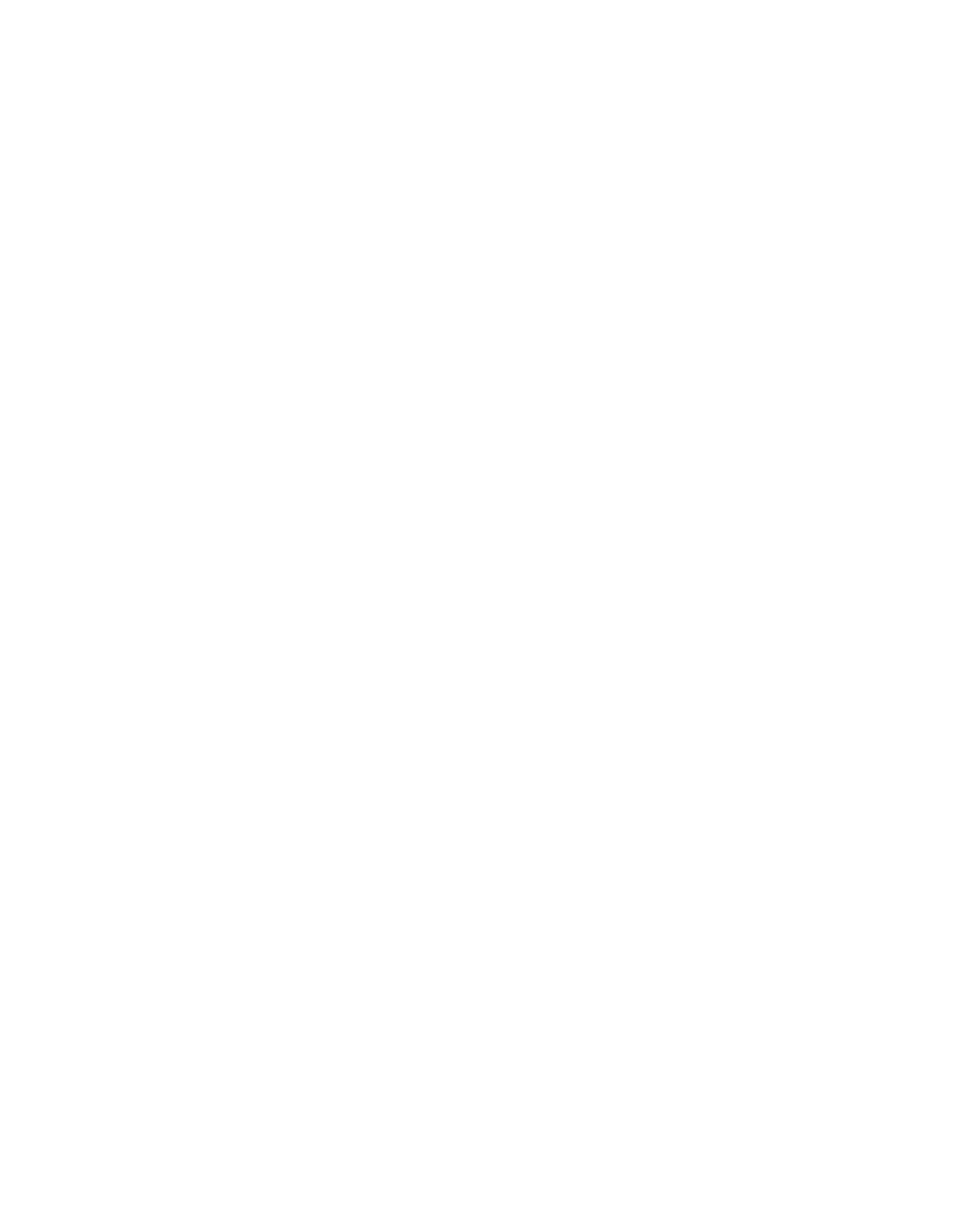2017. Lozen Associates could not produce any record to verify the date of her withdrawal and she remained as the entity's registered agent until February 18, 2018.

Pursuant to the Town Charter, the Town Manager appoints the Finance Director, subject to the Council's approval. Due to her ongoing business associations with Ms. Dykeman, the Respondent's appointment of Ms. Dykeman, and her recommendation to the Council for its approval, constituted an interest in substantial conflict with the discharge of her official duties and responsibilities. Given that the Council lacked authority to make the appointment itself, absent the Respondent's actions Ms. Dykeman would not have been appointed to the position, which carried with it initial remuneration of \$127,500 annually.

Although President Cienki made it clear to the Respondent that she wanted Ms. Dykeman as Finance Director, at no time did the Respondent raise the issue that it would be inappropriate for her to recommend and or appoint Ms. Dykeman because they were business associates. In her interview, President Cienki represented that she was not aware that Ms. Dykeman continued to work for the Respondent's company after the School Committee hired her as Director of Administration in May 2017. President Cienki advised that she told the Respondent that she could bring anyone she wanted to the Council but that she wanted Ms. Dykeman.

As explained by President Cienki, Vice President Todd, and Council member Schwager, the Council is required to approve the Finance Director's appointment, but it is without authority to appoint a Finance Director on its own. The Town Manager must bring a candidate to the Council for approval. Neither Vice President Todd nor Council member Schwager could recall the Respondent raising the issue that she and Ms. Dykeman were business associates at the time of Ms. Dykeman's appointment.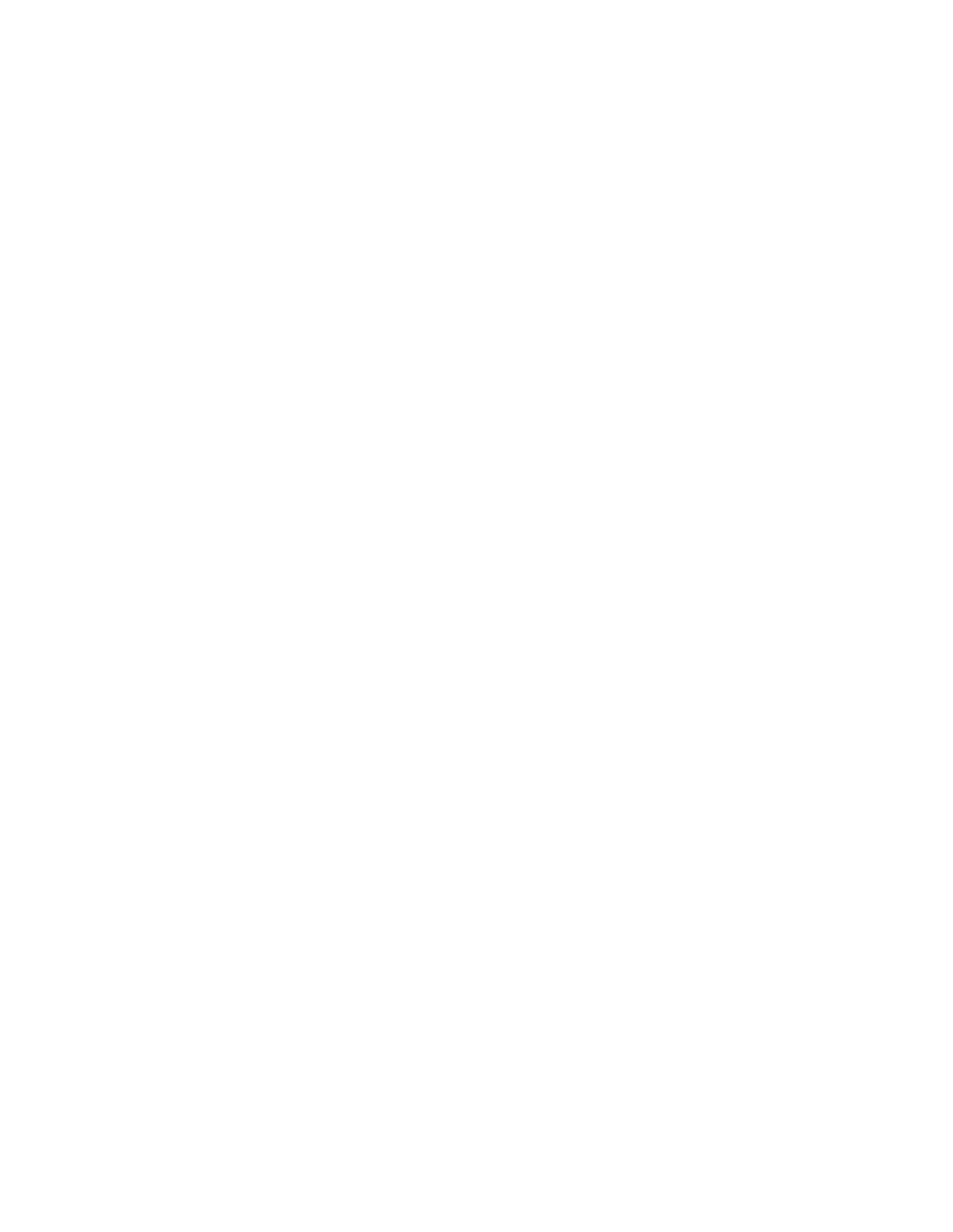In the face of Council leadership's expression that Ms. Dykeman was desired as the new

Finance Director, the Respondent did not protest or articulate any concern regarding the approval and or appointment of her business associate. Nor did the Respondent seek guidance from the Ethics Commission as to the propriety of her official actions. As a result, the Respondent has continued to exercise direct supervision and control over her business associate for a period in excess of nine (9) months, all while Ms. Dykeman continued to receive regular compensation from the Respondent' s business, MRP.

Further, it was the Respondent's official actions of formulating and implementing the One Town plan that caused Ms. Dykeman to become the consolidated Finance Director in the first instance. The Respondent's plan included elimination of the existing Finance Director position, creation of the new position, and installment of her business associate in said position. As such, the Respondent used her official position for the financial gain of her business associate.

# **VI. CONCLUSION**

Based upon the above cited facts and discussion, the Prosecution submits that there is probable cause to believe that:

> I) By recommending that the East Greenwich Town Council approve the appointment of her business associate, Linda Dykeman , as the consolidated Town Finance Director, and appointing her to said position, the Respondent violated R.I. Gen. Laws§  $36-14-S(a)$  & (d).